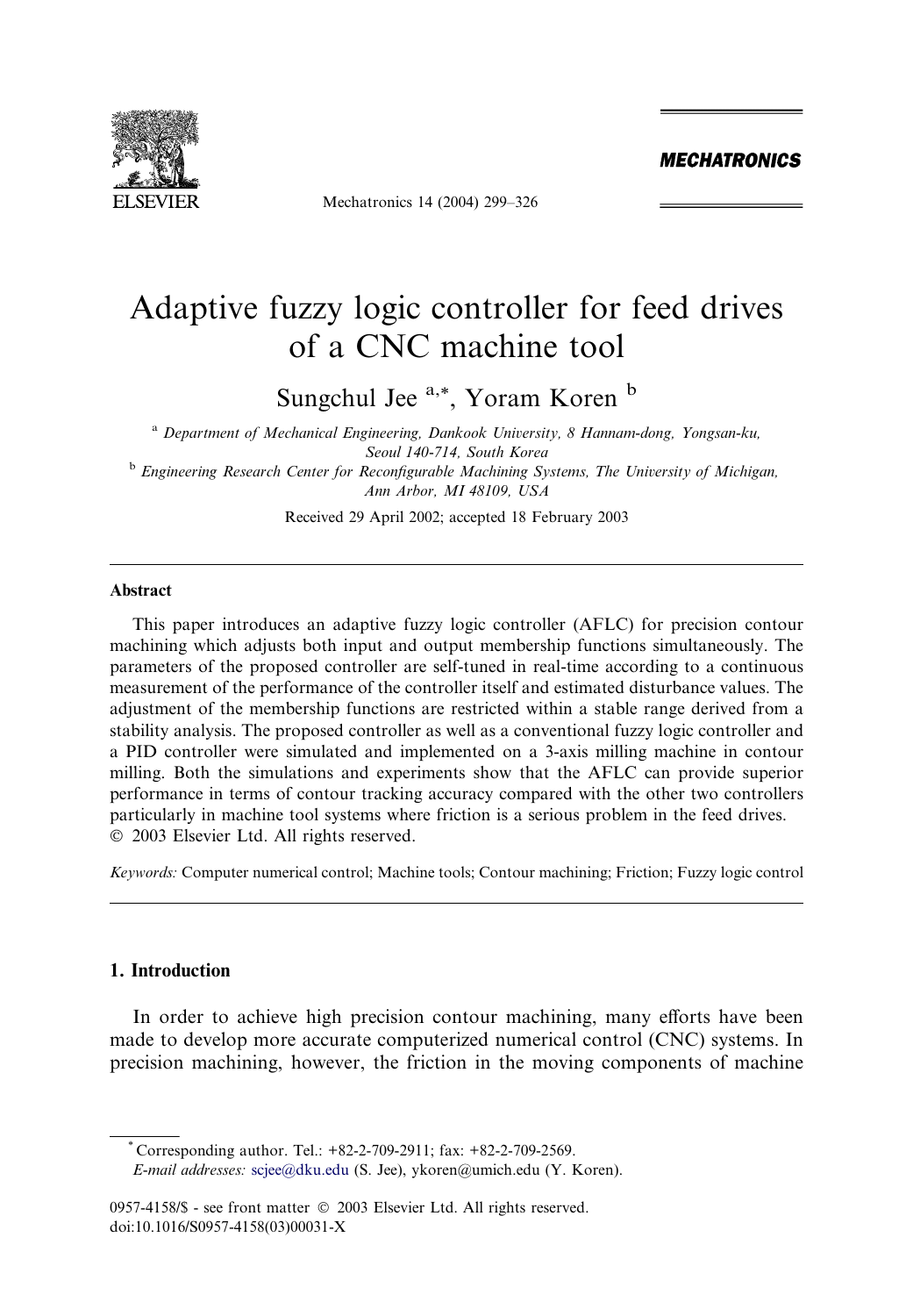tools can cause significant machining errors. In order to improve contouring accuracy in the presence of friction disturbances, we proposed to control the machine with a rule-based controller [1] using fuzzy logic rather than model-based compensation techniques [2]. The reason for this rule-based controller is that the implementation of model-based compensation controllers for friction has limitations due to the complexity and the nonlinearities of the friction characteristics. The fuzzy logic controller (FLC) can reduce the effect of cutting force disturbances as well. The FLC, whose control rules are designed with respect to phase plane determined by error and change of error, can be considered as an extension of a sliding mode controller and if properly designed, it is suitable for uncertain and complicated processes which have model uncertainties, nonlinearity and other ill-defined properties. It is asserted that fuzzy logic control is less sensitive to variation in system parameters than conventional controls and can cope with disturbances which deteriorate system performance. Therefore, in cases where disturbances such as guideway friction are a serious problem, the application of fuzzy logic control to servo-control of CNC machine tools shows promise for better contour tracking performance.

Although a fixed parameter FLC can be recommended as an alternative to a conventional controller especially in the presence of large and variable friction disturbances, it does not have the capability of self-adjusting its parameters. This inability to self-adjust its parameters has two drawbacks: (i) it requires a complex tuning procedure for each machine when installing the controller, and (ii) it cannot cope with changing operating conditions in machining.

This paper deals with a fuzzy logic approach to compensate for friction in order to improve tracking performance in high precision contour machining. In this paper, we introduce a fuzzy logic control strategy that contains a new adaptation method. The proposed adaptation method automatically tunes the controller by shifting and changing the shapes of the fuzzy logic membership functions according to a real-time performance measure. The adjustment of the membership functions are restricted within a stable range derived from a stability analysis for the fuzzy logic control system. This strategy, which only adds a small computation load, can efficiently selftune the controller parameters at the time of installation and adapt them to timevarying processes. In addition, in order to reduce the contour errors (namely, deviations from the desired path) due to stiction in the guideways, a low-velocity friction compensation strategy is also contained in the proposed method, and is based on adjusting the output membership functions according to estimated friction values [1]. To our knowledge, this is the first time that an adaptive fuzzy logic controller (AFLC) (of any type) has been implemented on a CNC machine in contour machining applications.

This paper is composed of six sections. A conventional fuzzy logic control is briefly explained in Section 2. In Section 3, the stability analysis for the fuzzy logic control system is presented to determine a stable range for the controller parameters, limiting the location of membership functions during adaptation. In Section 4, the principles of the proposed AFLC are described. The proposed method is verified through simulation analyses and actual contour tracking experiments in Section 5. Finally, conclusions are given in Section 6.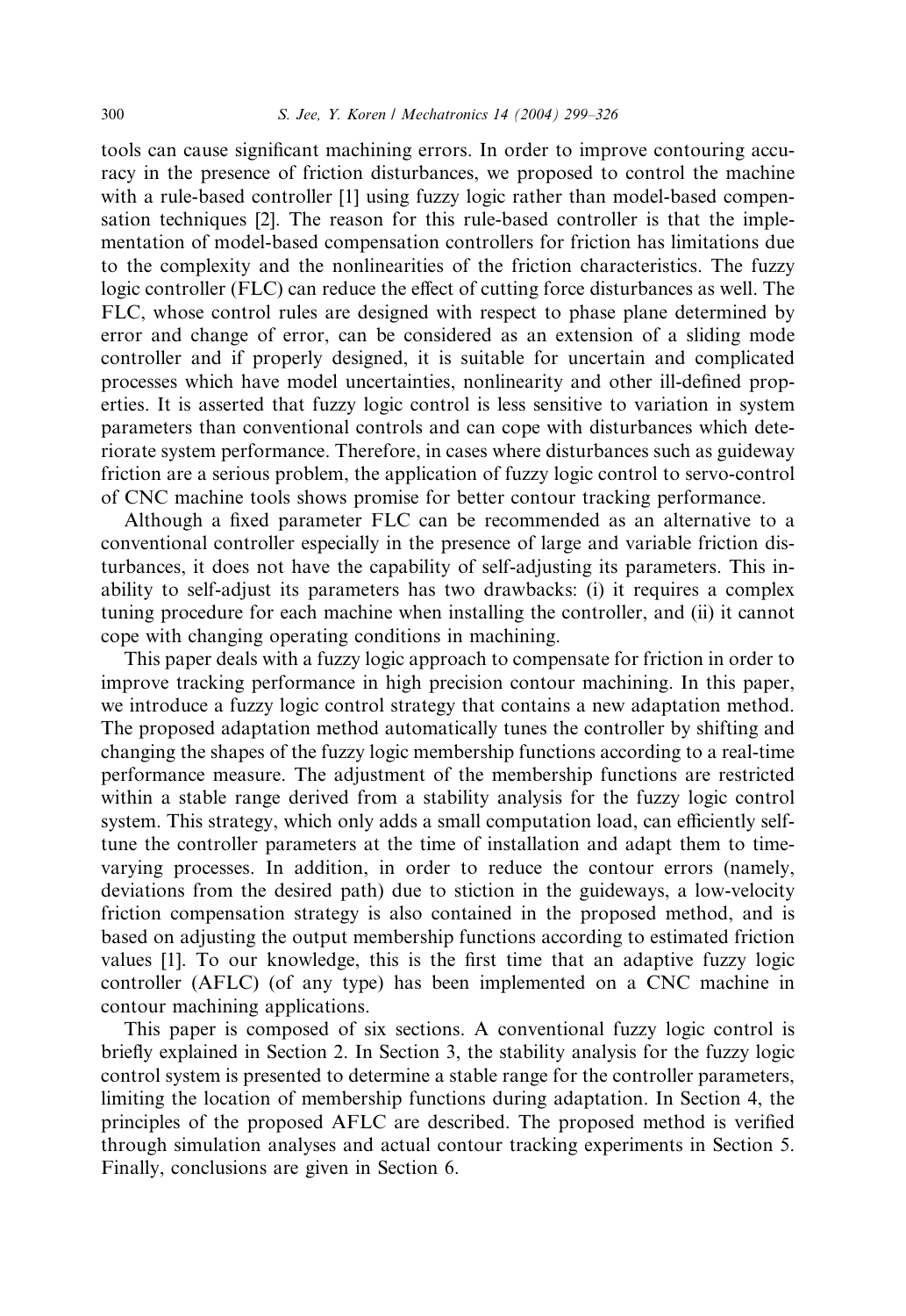#### 2. Fuzzy logic control

This section briefly describes the elements of a conventional FLC (that is included in the proposed AFLC) and explains its structure.

## 2.1. Membership functions

A fuzzy set is characterized by a membership function whose value represents a degree of membership to the fuzzy set having a value between 0 and 1. The membership function can be defined with parameters. In general, an error (which is a difference between a desired process state and an actual process output) and the change in the error are used as inputs to an FLC. The membership functions used in this study for the error can be parametrized by their left edges  $(A_i^l)$ , centers  $(A_i^c)$ , and right edges  $(A_i^r)$  describing the fuzzy sets  $A_i$  (see Fig. 1(a)). The shape shown in Fig. 1(a) can be expressed mathematically by

$$
\mu_{A_i}(e) = \begin{cases}\n0 & \text{for } e < A_i^1 \\
(e - A_i^1)/(A_i^c - A_i^1) & \text{for } A_i^1 \le e < A_i^c \\
(A_i^r - e)/(A_i^r - A_i^c) & \text{for } A_i^c \le e < A_i^r \\
0 & \text{for } e \ge A_i^r\n\end{cases}
$$
\n(1)

Similarly, the membership functions of fuzzy sets  $B_i$  for the change in the errors  $\Delta e$ can be defined in the same manner with parameters  $B_j^l$ ,  $B_j^c$  and  $B_j^r$ .

The support of a fuzzy set is the set which contains all the elements in the universe of discourse (i.e., the space where a fuzzy set is defined) that have a nonzero grade of membership (see Fig. 1(a)). In the particular case where the support of a fuzzy set is a single point (where the grade of membership is 1), the fuzzy set is called a fuzzy singleton (see Fig. 1(b)). The output fuzzy sets  $C_{ij}$  can also be defined identically to the input fuzzy sets. To remove the computational burden for real-time control, however, we used a simplified center of area defuzzification method, by which only the centroids are considered for the corresponding output membership functions. In other words, for simplicity, we used fuzzy singletons for the fuzzy outputs, and they can be represented by



Fig. 1. Parameters describing a membership function: (a) typical; (b) singleton.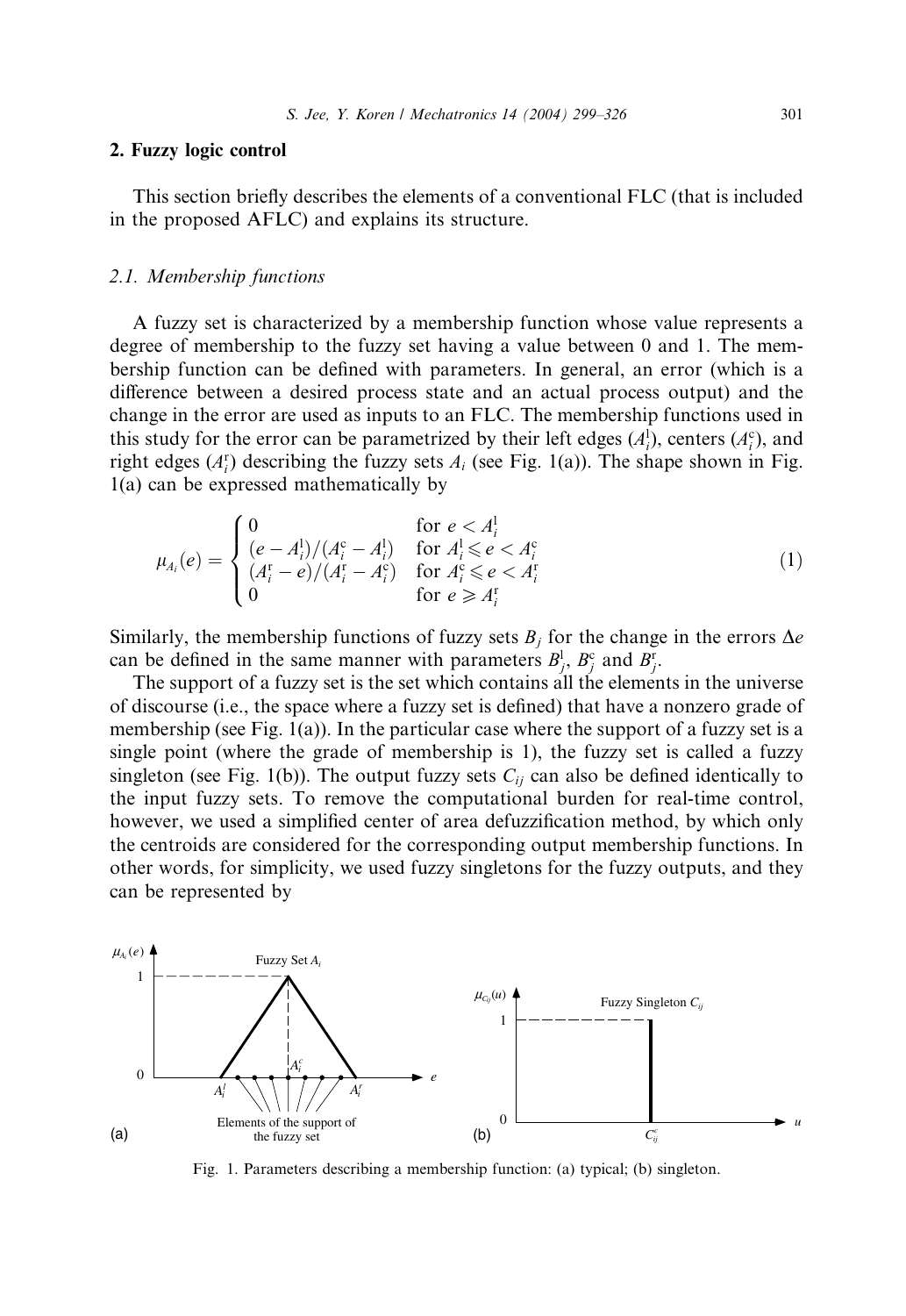302 S. Jee, Y. Koren / Mechatronics 14(2004) 299–326

$$
\mu_{C_{ij}}(u) = \begin{cases} 1 & \text{if } u = C_{ij}^c \\ 0 & \text{if } u \neq C_{ij}^c \end{cases} \tag{2}
$$

where the control command  $u$  defined in a discrete universe in our case, has a quantized value and  $C_{ij}^c$  are the centroids of the output membership functions.

## 2.2. Control rules

The operation of an FLC is based on fuzzy control rules that are contained in a control-rule base. These rules utilize the linguistic values of  $A_i$  (fuzzy sets for the position error),  $B_j$  (fuzzy sets for the change in the error) and  $C_{ij}$  (fuzzy sets for the control action), and have the following form:

$$
\text{If } e \in A_i \quad \text{and} \quad \Delta e \in B_j \text{ then } u = C_{ij} \tag{3}
$$

A larger magnitude of  $|A_i^{\text{I}} - A_i^{\text{r}}|$  increases the probability that the corresponding control rule will be activated. Therefore, by changing the values  $A_i^{\{t\}}$  and  $A_i^{\{r\}}$ , one can change the effectiveness of a control rule. In our controller, for each  $A_i$ ,  $B_i$  and  $C_{ii}$ , we assign one of the following seven linguistic labels: negative large (NL), negative medium (NM), negative small (NS), nearly zero (ZR), positive small (PS), positive medium (PM), and positive large (PL). An example is shown in Fig. 2 for the position error e. The variable  $\Delta e$  has similar fuzzy values. Since in our controller there are two control inputs (e and  $\Delta e$ ) and seven fuzzy sets are defined for each input, there are a total of 49 control rules that we have determined and stored in the rule base. The control rules used in the proposed controller are shown in Table 1 and are clarified in Appendix A.

## 2.3. Structure of fuzzy logic control

A block diagram of a conventional FLC is shown in the upper block of Fig. 6 (see Section 4). An FLC is composed of three main parts: fuzzification, inference engine with a rule base, and defuzzification. We used as inputs the position error at the current time step,  $e(k)$ , and the change in the position errors between the previous and current steps,  $\Delta e(k)$ . Through fuzzification, the controller inputs are converted



Fig. 2. Parameters of the membership functions for the position error.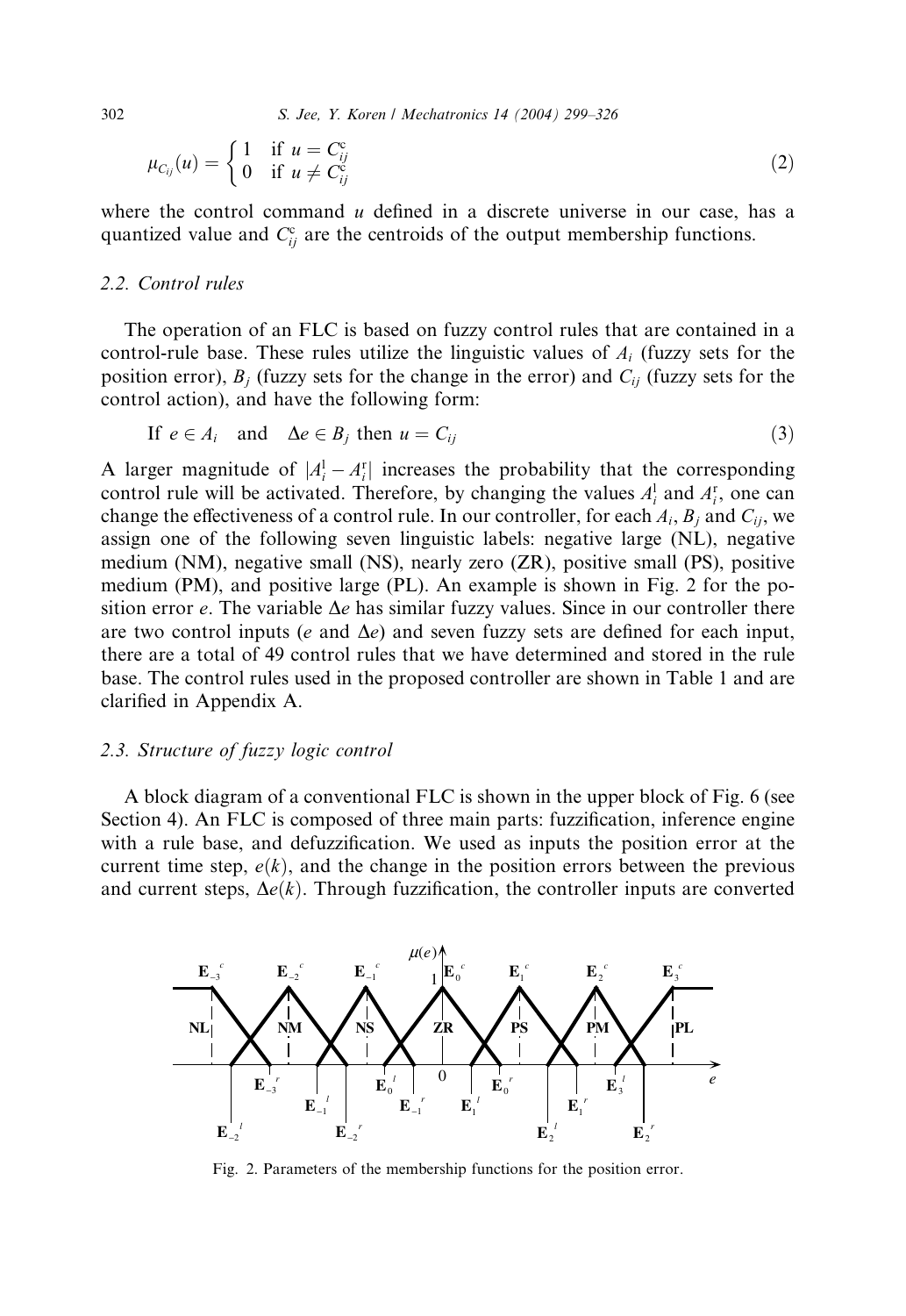| Control    | Actions   | If $\Delta e \in$ |           |           |           |           |           |           |
|------------|-----------|-------------------|-----------|-----------|-----------|-----------|-----------|-----------|
|            |           | NL                | NM        | <b>NS</b> | ZR        | <b>PS</b> | PM        | PL        |
| If $e \in$ | NL        | NL                | NL        | NL        | NL        | NL        | NL        | NL        |
|            | NM        | NL                | NL        | NM        | NM        | <b>NS</b> | <b>NS</b> | <b>NS</b> |
|            | <b>NS</b> | NL                | <b>NM</b> | NM        | <b>NS</b> | <b>NS</b> | <b>NS</b> | ZR        |
|            | ZR        | ZR                | ZR        | ZR        | ZR        | ZR        | ZR        | ZR        |
|            | PS        | ZR                | PS        | PS        | PS        | PM        | PM        | PL        |
|            | <b>PM</b> | PS                | PS        | <b>PS</b> | PM        | PM        | PL        | PL        |
|            | PL        | PL.               | PL        | PL        | PL        | PL        | PL        | PL        |

Table 1 The fuzzy control rule base inside the proposed controller (rule base I)

to fuzzy variables  $(A_i \text{ and } B_j)$ , where each fuzzy variable has a corresponding linguistic label. After fuzzification, the converted fuzzy input variables are transformed into a fuzzy output variable  $(C_{ij})$  through the inference engine aided with a control rule base. The inference engine produces the overall fuzzy output  $(C)$  from individually activated control rules. The defuzzification unit receives the fuzzy variable C and generates a crisp (nonfuzzy) control action  $u_0$  which is the control output.

## 3. Stability analysis of the FLC system

From a controller design point of view, we performed an analysis of the proposed FLC system. This enables us to predict and determine the controller parameters in a systematic way so that they guarantee stable system behavior. We utilized an approach for the FLC system based on Jury and Lee's theorem [3] which is an extension of Popovs method of stability analysis [4] to a discrete-time system with multi-nonlinearities. This method provides sufficient conditions for the absolute stability of nonlinear control systems. The proposed fuzzy logic control system belongs to the category of a general discrete control system shown in Fig. 3.  $r(k)$  is a reference input vector and  $y(k)$  is a system output vector.  $e(k)$  is an error vector and corresponds to inputs to a nonlinear controller  $\varphi$  which is a set of m nonlinear gain elements. The proposed FLC output for each nonlinear element can be represented by

$$
u_i(k) = \varphi_i[e_i(k)], \quad i = 1, 2 \tag{4}
$$

where  $\varphi_i[e_i(k)]$  is the output of the *i*th nonlinear element in  $\varphi$  and has a bounded derivative for each nonlinear element and  $e_i$  is the *i*th component of the controller



Fig. 3. Discrete control system with multi-nonlinearities in the controller.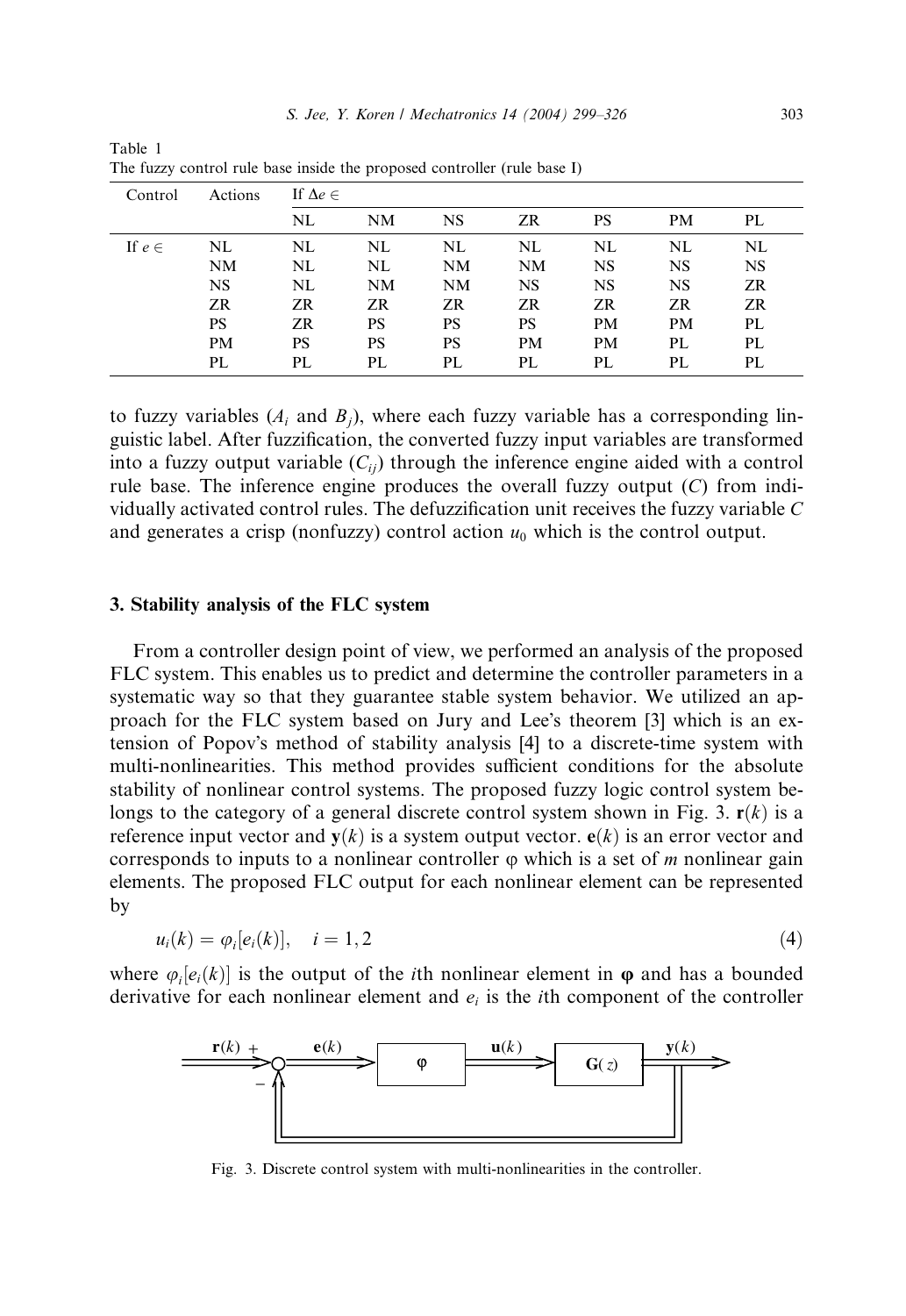input vector  $e(k)$ .  $G(z)$  is the representation of the system transfer function matrix with a zero-order-hold.

In order to perform the stability analysis, we need a mathematical formulation of the FLC. To make the execution of an analytic formulation facile, we defined the input membership functions such that an end point of a membership function coincides with a centroid of a neighboring membership function. In addition, we let the centroids of the input membership functions be evenly spaced in their universes of discourse, and defined the constant distances between the membership functions as follows:

$$
\alpha = E_{i+1} - E_i
$$
  
\n
$$
\beta = \Delta E_{j+1} - \Delta E_j
$$
\n(5)

where  $E_i$  and  $\Delta E_i$  are the centroids of the membership functions for e and  $\Delta e$ , respectively.

As a general case, we assume that  $e(k)$  and  $\Delta e(k)$  are located in the following range:

$$
E_i \le e(k) \le E_{i+1}
$$
  
\n
$$
\Delta E_j \le \Delta e(k) \le \Delta E_{j+1}
$$
\n(6)

If we use the product operation as a fuzzy implication and the simplified defuzzification method, the FLC output in the proposed approach can be represented by

$$
u(k) = U_{i,j} + (1/\alpha)(U_{i+1,j} - U_{i,j})[e(k) - E_i] + (1/\beta)(U_{i,j+1} - U_{i,j})[\Delta e(k) - \Delta E_j]
$$
\n(7)

where  $U_{i,j}$ , a centroid of the output membership function, denotes an FLC output when  $e = E_i$  and  $\Delta e = \Delta E_i$ .

For the sake of analysis, the FLC output may be decomposed into two parts as follows:

$$
u(k) = u_1(k) + u_2(k)
$$
\n(8)

where  $u_1(k)$  is the control output component issued only by the position error, and  $u_2(k)$  is the remaining part of the control output (i.e.,  $u - u_1$ ) due to both the position error and the change in the position error. Especially when  $\Delta e = 0$  (equivalently  $\Delta E_i = 0$  with  $i = 0$ ), the FLC output is caused only by the position error and is defined as

$$
u_1(k) = U_{i,0} + (1/\alpha)(U_{i+1,0} - U_{i,0})[e(k) - E_i]
$$
\n(9)

Accordingly,  $u_2(k)$  is defined as follows:

$$
u_2(k) = (U_{i,j} - U_{i,0}) + (1/\alpha)[(U_{i+1,j} - U_{i+1,0}) - (U_{i,j} - U_{i,0})][e(k) - E_i] + (1/\beta)(U_{i,j+1} - U_{i,j})[\Delta e(k) - \Delta E_j]
$$
(10)

Therefore, the control output components are related by

$$
u_1(k) = \varphi_1[e(k)]
$$
 and  $u_2(k) = \varphi_2[e(k), \Delta e(k)]$  (11)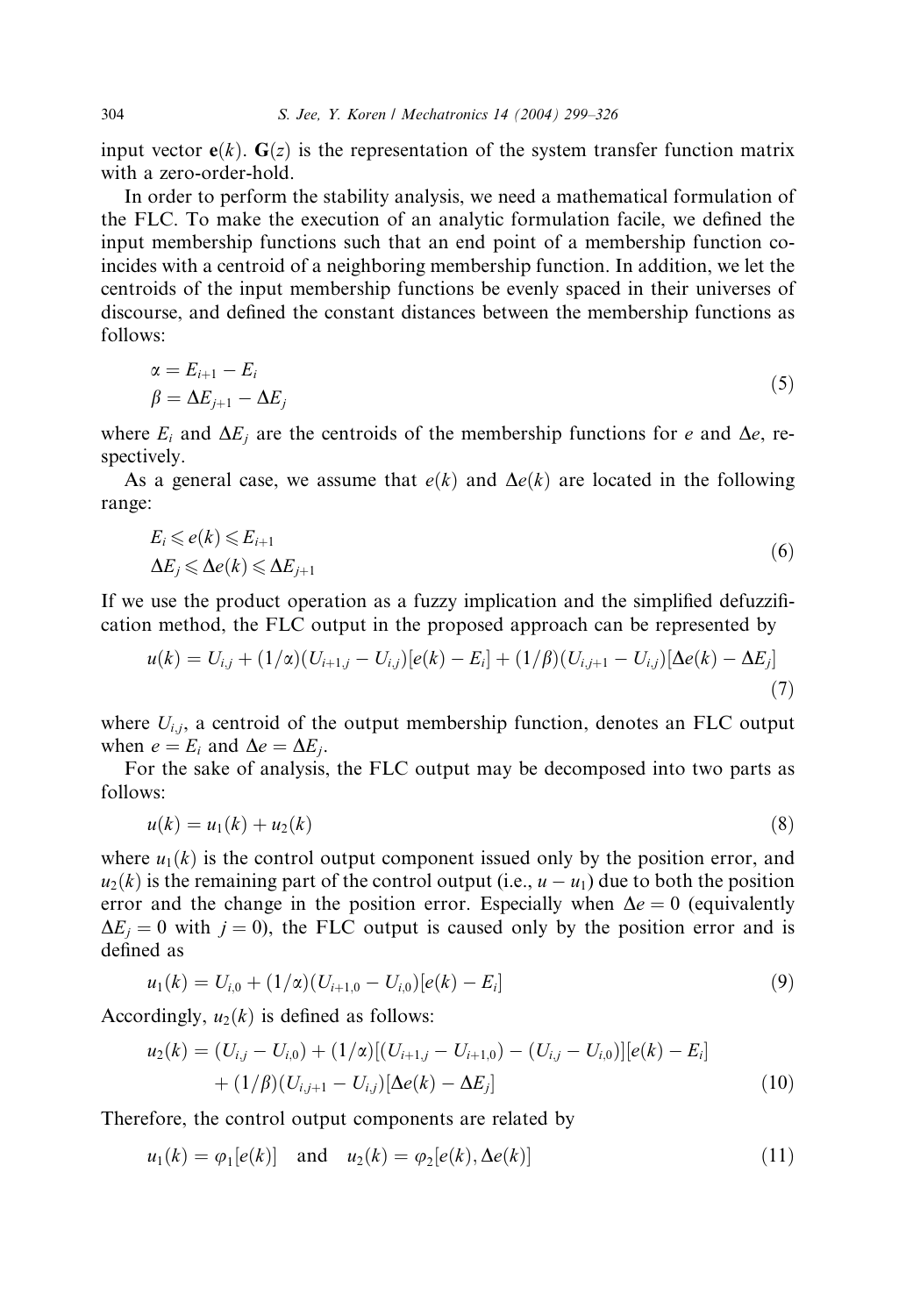where  $\varphi_1$  and  $\varphi_2$  are nonlinear gain elements. If we define the gains which confine  $u_1(k)$  and  $u_2(k)$  as  $K_1$  and  $K_2$ , respectively, then

$$
0 < u_1(k)e(k) < K_1[e(k)]^2 \quad \text{and} \quad 0 < u_2(k)\Delta e(k) < K_2[\Delta e(k)]^2 \tag{12}
$$

which restrict the nonlinear elements  $\varphi_1$  and  $\varphi_2$  to sectors  $[0, K_1]$  and  $[0, K_2]$ , respectively.  $K_1$  is the maximum slope of  $\varphi_1(e)$  with respect to the origin, and  $u_1$  is piecewise linear between the centroids of the membership functions for e. Therefore, without loss of generality,  $K_1$  can be determined by finding the maximum of the slopes at points where  $e = E_i$  (i.e., centroids) (see Fig. 5). From Eq. (9) with  $e = E_i$ , the output from  $\varphi_1$  is  $u_1 = U_{i,0}$ . Since  $u_2$  is piecewise linear between the centroids of the membership functions for e and  $\Delta e$ , respectively, the maximum slope of  $\varphi_2(e, \Delta e)$ , K<sub>2</sub>, can be derived from the maximum of the slopes at points where  $\Delta e = \Delta E_i$  for all possible position errors, equivalently for all  $E_i$ . From Eq. (10) with  $e = E_i$  and  $\Delta e = \Delta E_j$ ,  $u_2 = U_{i,j} - U_{i,0}$ . In summary, in relation to the FLC parameters,  $K_1$  and  $K_2$  can be expressed as follows:

$$
K_1 = \max_{i} \frac{\varphi_1(E_i)}{E_i} = \max_{i} \frac{U_{i,0}}{E_i} \quad \text{for } i \neq 0
$$
 (13)

$$
K_2 = \max_j \frac{\varphi_2(\Delta E_j)}{\Delta E_j} = \max_{i,j} \frac{U_{i,j} - U_{i,0}}{\Delta E_j} \quad \text{for } j \neq 0
$$
 (14)

The nonlinear gain  $\varphi_2$  depends on e as well as  $\Delta e$ , and in general it is a different function according to the value of  $e$ . However, with the rule base in Table 1, all these functions are confined to the region  $0 \le \varphi_2 \le K_2 \Delta e$  (see Fig. 17(a)).

In order to apply Jury and Lee's theorem to the proposed FLC system, we define

$$
\mathbf{G}(z) = \begin{bmatrix} G_{11}(z) & G_{12}(z) \\ G_{21}(z) & G_{22}(z) \end{bmatrix} \quad \text{and} \quad \mathbf{K} = \begin{bmatrix} K_1 & 0 \\ 0 & K_2 \end{bmatrix} \tag{15}
$$

with

$$
\mathbf{e}(k) = \begin{bmatrix} e(k) \\ \Delta e(k) \end{bmatrix} \text{ and } \mathbf{u}(k) = \begin{bmatrix} u_1(k) \\ u_2(k) \end{bmatrix}
$$
 (16)

In Eq. (15),

$$
G_{11}(z) = G_{12}(z) = G(z)
$$
  
\n
$$
G_{21}(z) = G_{22}(z) = (1 - z^{-1})G(z)
$$
\n(17)

where  $G(z)$  is the open-loop transfer function in the discrete domain with a zeroorder-hold. If we represent the feed drive system by the following transfer function

$$
G(s) = \frac{K}{s(\tau s + 1)}\tag{18}
$$

where K is the open-loop gain multiplied by the encoder gain and  $\tau$  is the time constant, the discrete transfer function becomes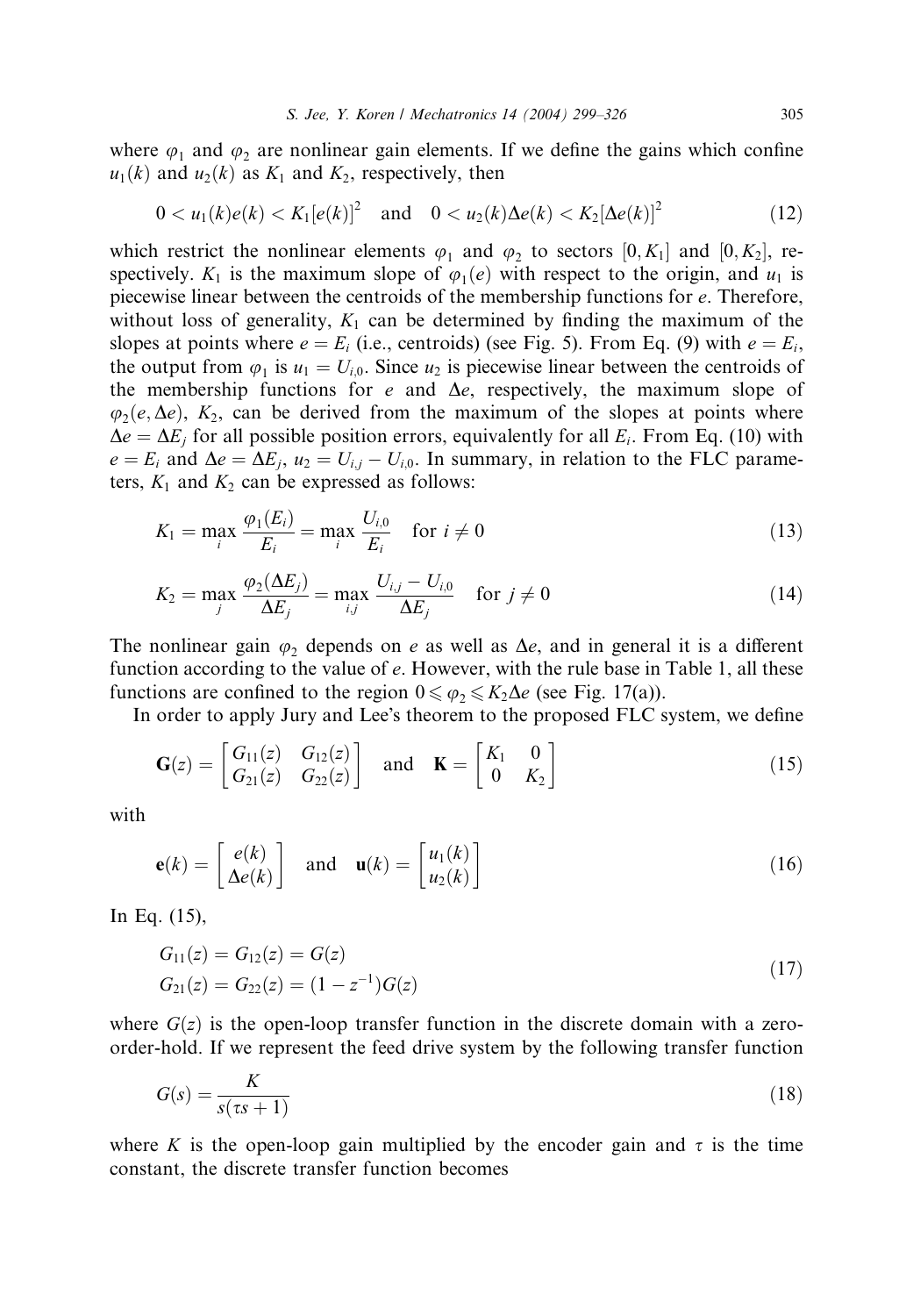306 S. Jee, Y. Koren / Mechatronics 14(2004) 299–326

$$
G(z) = K_0 \frac{z + a}{(z - 1)(z - b)}
$$
\n(19)

where

$$
K_0 = K \frac{T/\tau - 1 + b}{1/\tau}, \quad a = \frac{1 - b - (T/\tau)b}{T/\tau - 1 + b} \quad \text{and} \quad b = e^{-T/\tau}
$$
 (20)

With Eqs.  $(15)$ – $(17)$ ,  $(19)$  and  $(20)$ , Jury and Lee's theorem yields the following absolute stability conditions for the FLC system.

Condition (i):

$$
\frac{1}{K_1} > \max_{x \in [-1,1]} \left\{ \frac{K_0[2ax^2 + (1+a)(1-b)x - a - (1+b) + ab]}{2(x-1)(1+b^2-2bx)} \right\}
$$
(21)

Condition (ii):

$$
K_2(g_3x^3 + g_2x^2 + g_1x + g_0) < h_2x^2 + h_1x + h_0 \quad \text{for all } x \in [-1, 1] \tag{22}
$$

where

$$
g_3 = 16K_0a
$$
  
\n
$$
g_2 = 8K_0[(1 - ab) - 2a]
$$
  
\n
$$
g_1 = 2K_0[K_0K_1a - 4(1 - ab) - 4(a + b)]
$$
  
\n
$$
g_0 = K_0[K_0K_1(a^2 + 1) + 8(a + b)]
$$
  
\n
$$
h_2 = 8(K_0K_1a + 2b)
$$
  
\n
$$
h_1 = 4[K_0K_1(1 + a)(1 - b) - 2(1 + b)^2]
$$
  
\n
$$
h_0 = 4\{2(1 + b^2) + K_0K_1[-a - (1 + b) + ab]\}
$$

In our case,  $K = 28.3$ ,  $\tau = 0.055$  and  $T = 0.01$ , and the resulting stable range for the sectors is illustrated in Fig. 4. For the control rule base in Table 1, with the evenly



Fig. 4. Stable range for the FLC sectors.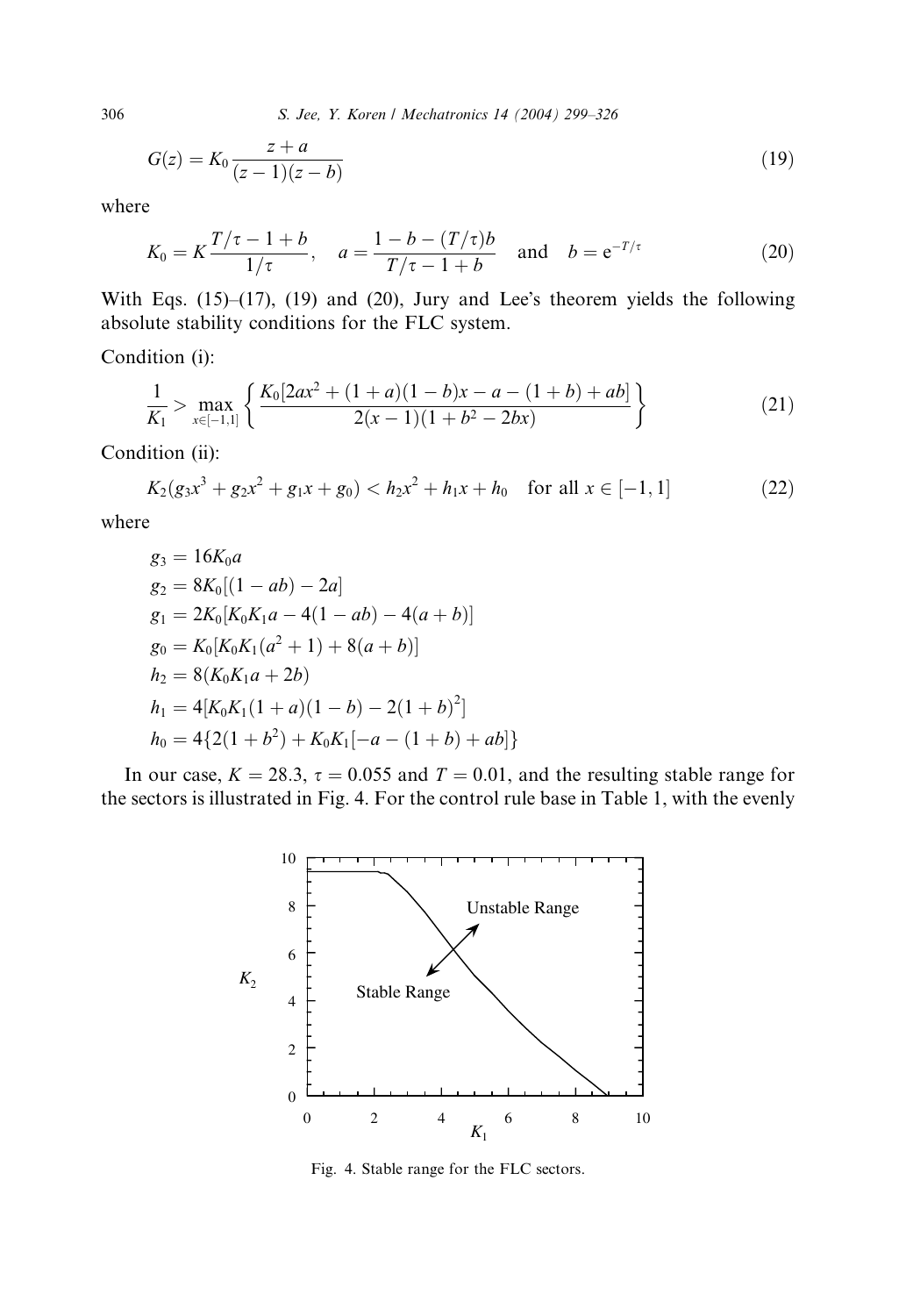

centroids of the NL, NM, NS, ZR, PS, PM, and PL membership functions for  $\Delta e$ , respectively

Fig. 5. Relationship between the FLC inputs and outputs.

spaced centroids of the input membership functions (i.e.,  $A_i^c$  and  $B_j^c$ ) in their universes of discourse, the relationships between the controller inputs and outputs can be represented as shown in Fig. 5. From Fig. 5, we can see that the sector  $K_2$  for the change in the error is determined by the slopes corresponding to the projections on the curves:  $(U_2 - U_1)/\Delta E_1$  (=  $(U_1 - U_2)/\Delta E_{-1}$ ),  $(U_3 - U_2)/\Delta E_2$ ,  $(U_3 - U_1)/\Delta E_3$  and  $-U_1/\Delta E_{-3}$ . With Eq. (5), the magnitudes of the first three slopes above are mutually related to the sign of  $3U_2 - 2U_1 - U_3$ . That is, if  $3U_2 - 2U_1 - U_3 \ge 0$ ,  $(U_2 - U_1)/\Delta E_1$ is the maximum among the three, and otherwise  $(U_3-U_2)/\Delta E_2$  is the maximum. The slope  $-U_1/\Delta E_{-3}$ , equivalently  $U_1/\Delta E_3$ , is not directly relevant to the others and needs to be compared with the maximum of the other slopes. Again, with Eq. (5), it can be induced that  $U_1/\Delta E_3$  is larger than  $(U_2 - U_1)/\Delta E_1$  and  $(U_3 - U_2)/\Delta E_2$  when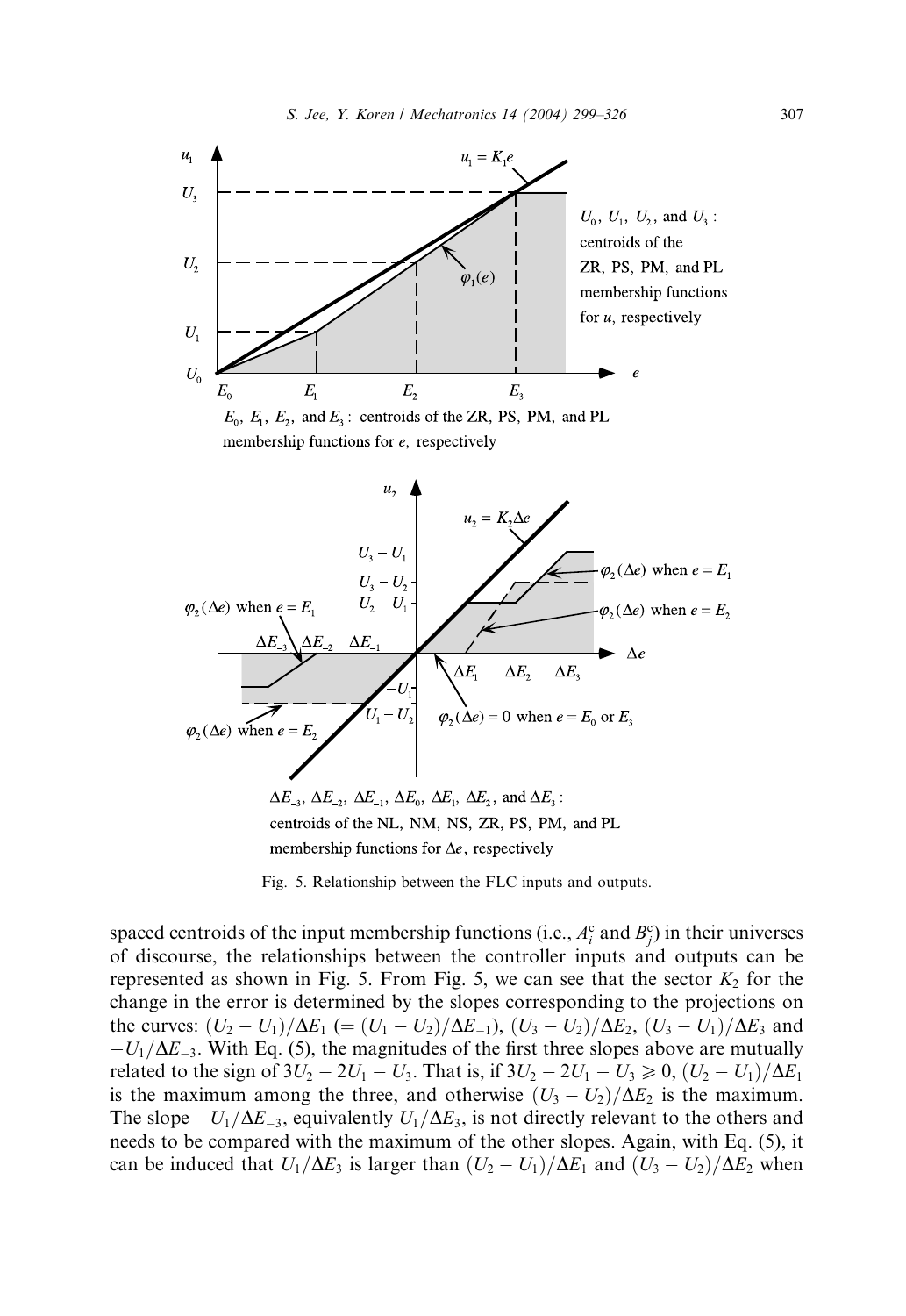$3U_2 - 4U_1 < 0$  and  $3U_3 - 3U_2 - 2U_1 < 0$ , respectively. In conclusion,  $K_2$  reduces to the following equation:

If 
$$
3U_2 - 2U_1 - U_3 \ge 0
$$
, then  
\nif  $3U_2 - 4U_1 \ge 0$ , then  $K_2 = (U_2 - U_1)/\Delta E_1$   
\nelse  $K_2 = U_1/\Delta E_3$   
\nif  $3U_3 - 3U_2 - 2U_1 \ge 0$ , then  $K_2 = (U_3 - U_2)/\Delta E_2$   
\nelse  $K_2 = U_1/\Delta E_3$  (23)

where  $U_k$  ( $k = 1, 2, 3$ ) are the centroids of the PS, PM and PL membership functions for the controller output. Based on Eqs. (13) and (23), and the predetermined stable range (Fig. 4), we established constraints on the range of movement for the output membership functions and restricted the location of the membership functions within the stable range.

## 4. The proposed adaptive fuzzy logic control

The performance of a conventional FLC is dependent on pre-defined fuzzy sets (i.e., membership functions) and a set of control rules. Thus, if the fuzzy sets or the control rules are not defined adequately, or if the controlled process behavior changes, the controller is not effective. To make it effective, the membership functions and the control rules must be modified and re-tuned in real time. Methods which do this re-tuning automatically are called adaptive fuzzy logic control (AFLC). Many adaptation methods have been proposed [5–15], and they can be classified as follows [6]:

- (a) methods that directly change the set of control rules [13];
- (b) methods that adjust the shapes or individual range of membership function [6,8];
- (c) methods that change the elements describing the universe of discourse  $[5,7-12,$ 14,15].

The AFLC in [8] is based on a combination of methods (b) and (c). This adaptation algorithm modifies the parametrized input membership functions. Depending on the evaluation of activated control rules at the last time step, it modifies the corresponding input membership functions by either shifting them or adjusting the areas covered by them. Recently, fuzzy model reference learning control (FMRLC) has been proposed in [9,11] which uses a reference model to automatically modify the knowledge base by adjusting the output membership functions based on the difference between the plant and reference model outputs. This approach corresponds to method (c), which can be performed by either (i) adjusting a scaling factor designated to each control input/output variable or (ii) shifting an individual membership function. Especially, dynamically focused learning (DFL) [7] was proposed to en-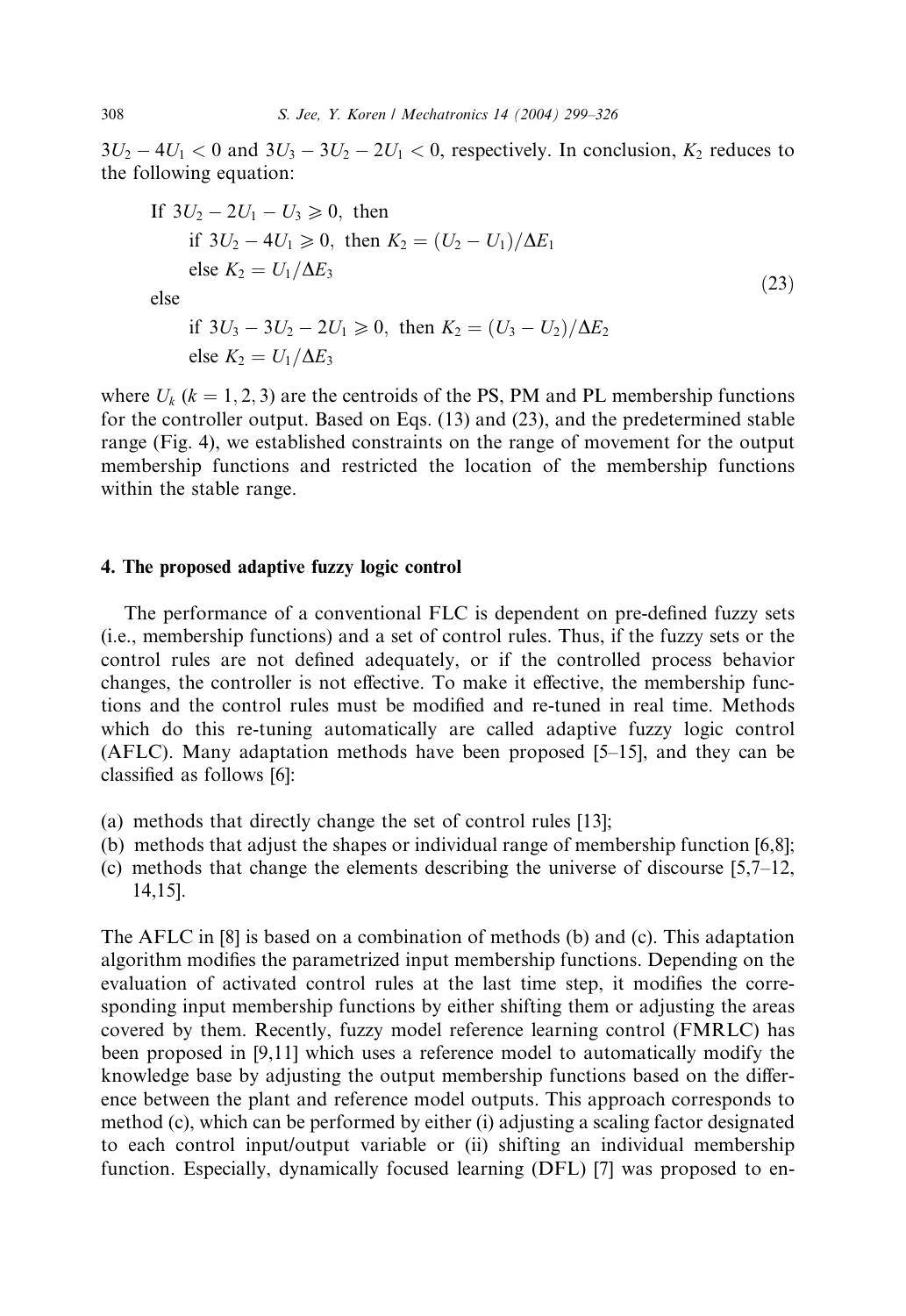hance the performance of the FMRLC. The DFL adjusts both controller input and output ranges so that learning can be effectively focused on a current operating region.

Our adaptation method also combines methods (b) and (c), but it adjusts the output membership functions (i.e., changes the values  $C_{ij}^c$ ) in addition to the input membership functions (i.e.,  $A_i^1$ ,  $A_i^r$ ,  $B_j^1$ , and  $B_j^r$ ). The adjustment of input membership functions may provide only a limited degree of control rule modification, thereby resulting in a limited improvement in performance. However, by also adjusting the output membership functions, which directly affect a control action, we can modify the control rules more comprehensively and improve the performance significantly. All these adjustments are made automatically according to (i) a performance index (PI) that we have introduced and (ii) a comparison between each activated control action and the overall control action. The PI (denoted by  $p(k)$  at time step k) is defined as an indicator for degree of rate of error change due to the previously activated control rules and it measures the effectiveness of the last control action on the error reduction. The comparison evaluates the contribution of each activated control rule in the last action to the overall control action. Our proposed strategy, which includes real-time calculation of a PI and evaluation of an activated control rule and adjusts both input and output membership functions, can efficiently adapt the fuzzy controller to changing operating conditions and to time-varying processes. Further, these advantages are achieved with less computation load and less data storage compared to the conventional direct rule-modification strategy (e.g., method (a) above).

The proposed adaptation mechanism that adjusts the membership functions is illustrated in the lower block of Fig. 6 and described in detail below.



Fig. 6. Block diagram of the proposed AFLC.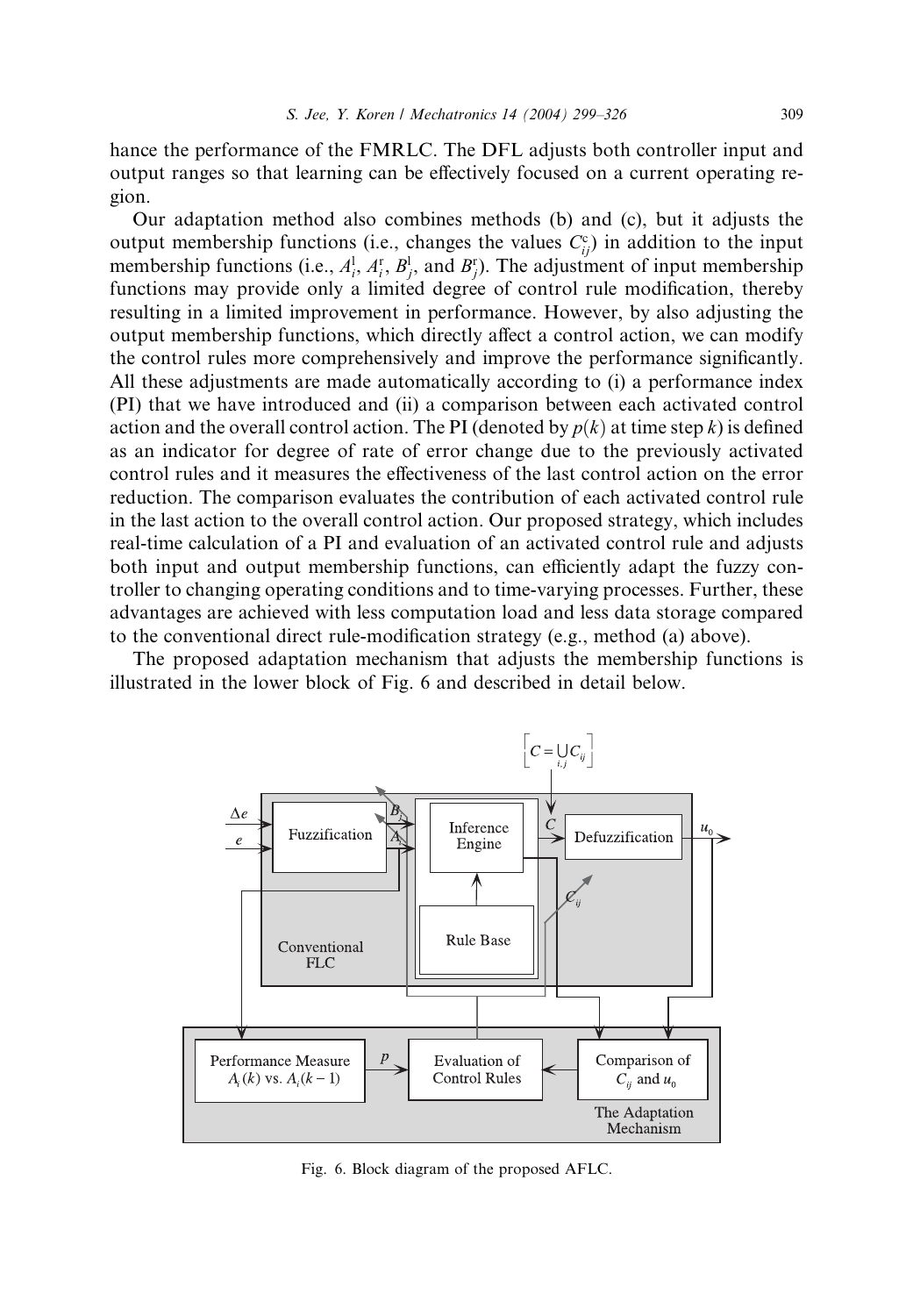#### 4.1. Performance evaluation of control rules

As mentioned before, the proposed controller improves its own performance by self-evaluating its control rules. In order to evaluate a control rule which was activated at a former time step,  $k - 1$ , two variables are used: the error  $e(k - 1)$  at step  $k-1$ , and the error  $e(k)$  at the current step k. The controller determines how good each activated rule has changed the error between the former and current time steps. The evaluated performance  $p(k)$  (at the current step k) of each control rule activated at step  $k - 1$ , has one of five index values  $\{-2, -1, 0, 1, 2\}$  which indicate the rate of change of the error due to the activated rule: 2 represents the fastest performance and  $-2$  represents the slowest or that the error diverges rather than converges. The PI 0 denotes that the error is tending to decrease at a moderate rate or into a desirable error range (in this case, no correction is necessary in the following step). For instance, let us consider four cases when  $e(k - 1)$  was PS: (i) if  $e(k)$  is PL, then  $p(k)$  is  $-2$  (too slow: in fact, the error is increasing); (ii) if  $e(k)$  is PS, then  $p(k)$  is  $-1$  (the error has not decreased); (iii) if  $e(k)$  is NS, then  $p(k)$  is 0 (adequate: the error is decreasing at a moderate rate); and (iv) if  $e(k)$  is NL, then  $p(k)$  is 1 (a little too fast: the error has decreased more than desired). For another example, when  $e(k - 1)$  was PL and if  $e(k)$  is NL, then  $p(k)$  corresponds to 2 (too fast: the error has decreased excessively and consequently becomes too far from the desired position in the opposite direction).

One of the innovative aspects of the proposed method is the principle that we have developed for determining the PI that we defined. The principle could be extended to similar systems having a different control rule base and/or fuzzy sets. For convenience, we defined  $\mathbf{E}_i$  ( $i = -3, -2, -1, 0, 1, 2, 3$ ) as membership functions for the position errors, where  $-3$  is NL,  $-2$  is NM,  $-1$  is NS, 0 is ZR, 1 is PS, 2 is PM, and 3 is PL. In addition, we defined  $\mathbf{E}_{-3}$ ,  $\mathbf{E}_{-1}$ ,  $\mathbf{E}_1$  and  $\mathbf{E}_3$  as odd membership functions, and  $E_{-2}$ ,  $E_0$  and  $E_2$  as even membership functions. We set outer limits for the left and right edges of the membership functions such that these points do not exceed the centers of neighboring membership functions. Then, neither the odd nor the even membership functions ever overlap each other. The principle for determining the PI are described below.

For a control rule which provides error reduction to an immediately neighboring smaller membership function, the performance is considered desirable and the index is defined as 0. First, we defined the PI between either only odd membership functions or only even membership functions. If a corresponding membership for the position error has changed between two consecutive time steps from  $\mathbf{E}_{2m}$  to  $\mathbf{E}_{2n}$  $(m, n = -1, 0, 1)$  or from  $\mathbf{E}_{2m-1}$  to  $\mathbf{E}_{2n-1}$   $(m, n = -1, 0, 1, 2)$ , a PI  $p(k)$  can be represented by

$$
p(k) = \begin{cases} \frac{1}{2} [x - y - 2] & \text{for } x > 0\\ \frac{1}{2} [y - x - 2] & \text{for } x < 0 \end{cases}
$$
 (24)

where  $(x, y) = (2m, 2n)$  or  $(2m - 1, 2n - 1)$ . The PI becomes 0 with error reduction by two membership function states which is the possible minimum change. Then, for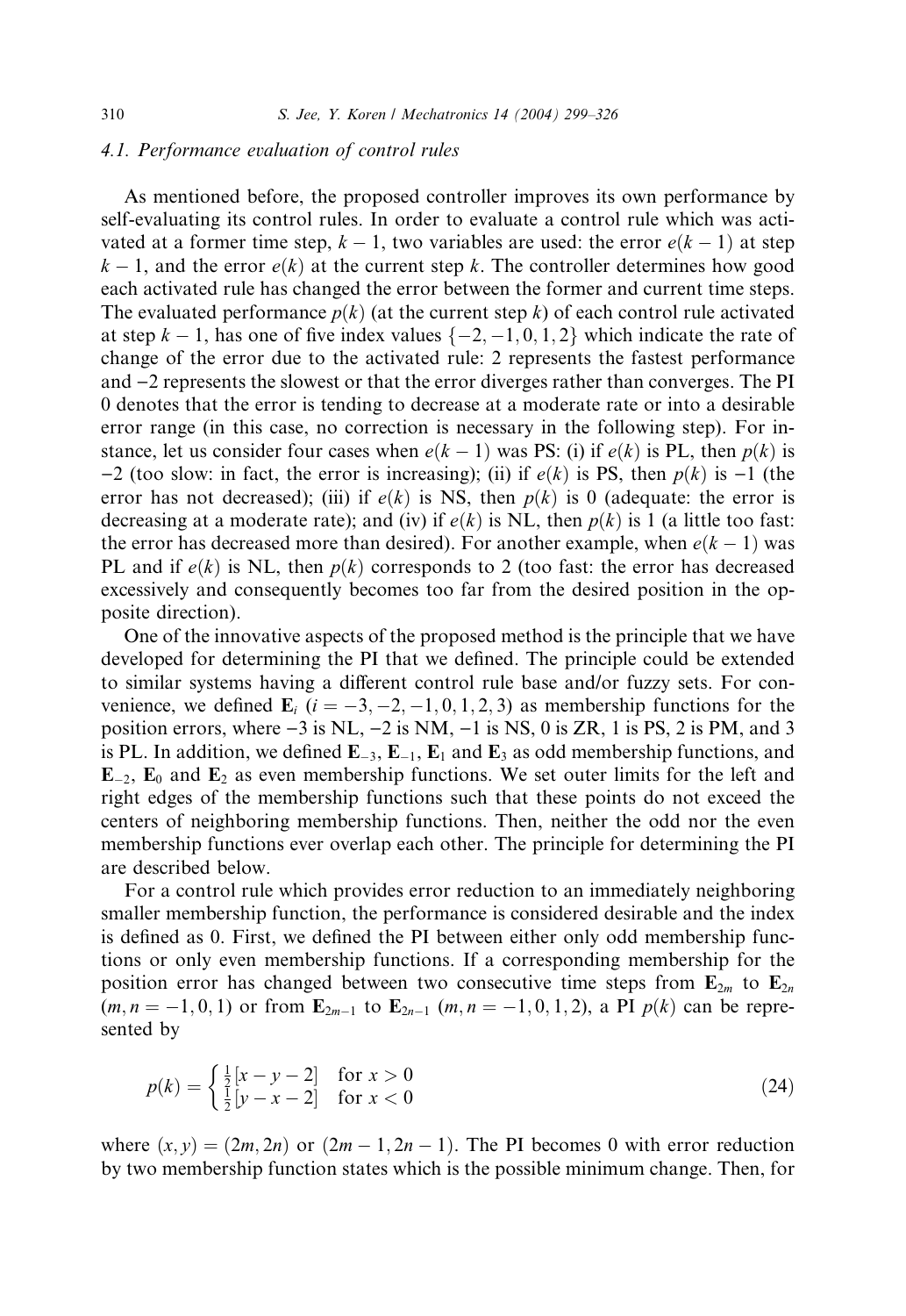| Performance     | Index       | If $e(k)$ is |                          |          |              |             |                  |        |
|-----------------|-------------|--------------|--------------------------|----------|--------------|-------------|------------------|--------|
|                 |             | $E_{-3}$     | $E_{-2}$                 | $E_{-1}$ | ${\bf E}_0$  | ${\bf E}_1$ | $\mathbf{E}_{2}$ | Ŀ،     |
| If $e(k-1)$ was | $E_{-3}$    | $-1$         |                          | 0        |              |             |                  |        |
|                 | $E_{-2}$    | $-1$         | $\overline{\phantom{0}}$ | 0        | $\theta$     |             |                  |        |
|                 | $E_{-1}$    |              |                          |          | $\theta$     | 0           |                  |        |
|                 | ${\bf E}_0$ | $\ast$       | $\ast$                   | $\ast$   |              | $\ast$      | $\ast$           | $\ast$ |
|                 | E1          |              |                          | 0        | 0            |             |                  |        |
|                 | $E_{2}$     |              |                          |          |              |             |                  |        |
|                 |             |              |                          |          | $\mathbf{0}$ |             |                  |        |

| Table 2 |                         |  |
|---------|-------------------------|--|
|         | The performance indices |  |

the other cases when the membership functions have changed from odd to even or vice versa, the PI is given by

$$
p(k) = \begin{cases} \frac{1}{2} [x - y - 1] & \text{for } x > 0\\ \frac{1}{2} [y - x - 1] & \text{for } x < 0 \end{cases}
$$
 (25)

where  $(x, y) = (2m - 1, 2n)$  or  $(2m, 2n - 1)$ . In these cases, error reduction by one membership function state corresponds to the PI of 0 for the same reason (i.e., possible minimal change) as above. With this index of 0 as a datum line, the magnitude of performance indices for other undesirable cases is chosen as proportional to deviation from the above desirable cases. According to Eqs. (24) and (25), the number of performance indices may need to be increased as that of the membership functions increases. Nevertheless, the basic principle described by the equations can still be applied to the expanded set of performance indices. It should be noted, however, that there is an exception to the above principle, i.e., when the error has changed from  $\mathbf{E}_{-3}$  or  $\mathbf{E}_3$  to  $\mathbf{E}_0$  (represented by boxes in Table 2), we defined the PI as 0 instead of 1 (since the error decreased into a desirable range). The performance indices are summarized in Table 2. Note that when  $e(k - 1)$  was  $\mathbf{E}_0$ , only no change in the error (i.e.,  $e(k)$  is only  $\mathbf{E}_0$ ) is desirable; for the other cases (denoted by \*), the PI does not need to be defined nor considered, and the contribution of the corresponding control rule toward the overall control action is made relatively smaller in the following step by adjusting the membership functions.

## 4.2. Adjustment of the membership functions

The modification of the fuzzy input membership functions is conducted by simultaneously moving the left  $(A_i^1$  and  $B_j^1$ ) and right edges  $(A_i^r,$  and  $B_j^r)$  of the membership functions, thereby making the areas covered by the membership functions narrower or wider. For the fuzzy output membership functions, the modification is performed by shifting the centroids  $(C_{ij}^c)$  of the output membership functions. The principle of this membership function adjustment is described below with two examples.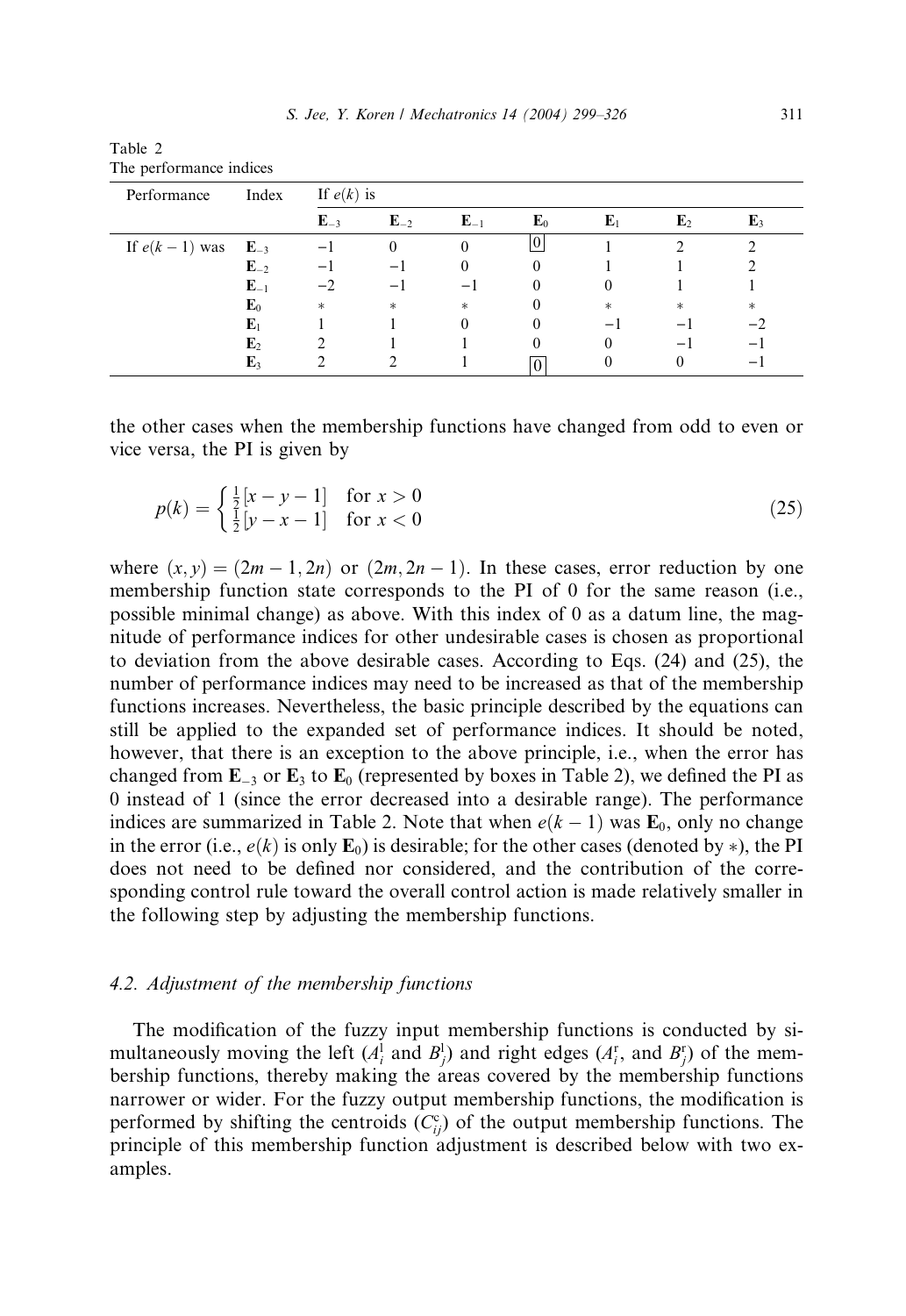

Fig. 7. Error change in Example 1.

Example 1. Let us assume that only one control rule was activated at the former step  $k - 1$  and it was

If 
$$
e(k-1) = PS
$$
 and  $\Delta e(k-1) = PS$  then  $u(k-1) = PM$  (26)

As a result of the corresponding control action, the error changed from  $e(k - 1) =$ PS to  $e(k)$  that belongs to two membership functions ZR and PS (as shown in Fig. 7). Therefore, the rule in Eq. (26) has two performance indices: one PI is 0 because the error changed from  $e(k - 1) = PS$  to  $e(k) = ZR$  (see Table 2), and the other index is  $-1$ , since the error still remains as  $e(k)$  = PS. However, to make a decision, the controller needs to assign only a single PI to a rule. Since  $e(k) = \mathbb{Z}R$  has a higher degree of membership than  $e(k)$  = PS (i.e., closer to 1), the controller decides that the PI which represents this rule is 0. Therefore, no modification is necessary in the parameters during the next iteration.

**Example 2.** In the second example, the error  $e(k-1)$  corresponds to two membership functions. Let us assume that the following control rules were activated at time  $k - 1$ .

(a) If 
$$
e(k-1) = PS
$$
 and  $\Delta e(k-1) = ZR$  then  $u(k-1) = PS$   
\n(b) If  $e(k-1) = PM$  and  $\Delta e(k-1) = ZR$  then  $u(k-1) = PM$  (27)

The values corresponding to  $e(k - 1)$  are shown in Fig. 8(a). At time  $k - 1$ , the controller calculates the output degree of membership for each rule (see Fig. 8(b)). These two outputs are combined to give a single overall control action. The overall control action from these rules results in an increase in the error at time  $k(e(k))$  as shown in Fig. 8(a). Performance indices are assigned to each activated rule in the same way as in Example 1. For rule (a) in Eq. (27), since  $e(k)$  is in both PM and PL, the PI can be either  $-1$  (from PS to PM) or  $-2$  (from PS to PL). However, PL has a higher degree of membership than PM (see Fig. 8(a)), and therefore the PI for rule (a) is -2. For rule (b) in Eq. (27), the same index, -1 applies to both  $e(k)$  = PM and  $e(k) = PL$  (see Table 2). In summary, neither of the indices of these control rules (-1) and  $-2$ ) shows desirable performance, and the parameters of both rules need to be modified.

From Fig. 8(b), we can see that the control action resultant from rule (a) pulls the overall control action  $u_0(k - 1)$  to the left (i.e., smaller u), and therefore substantially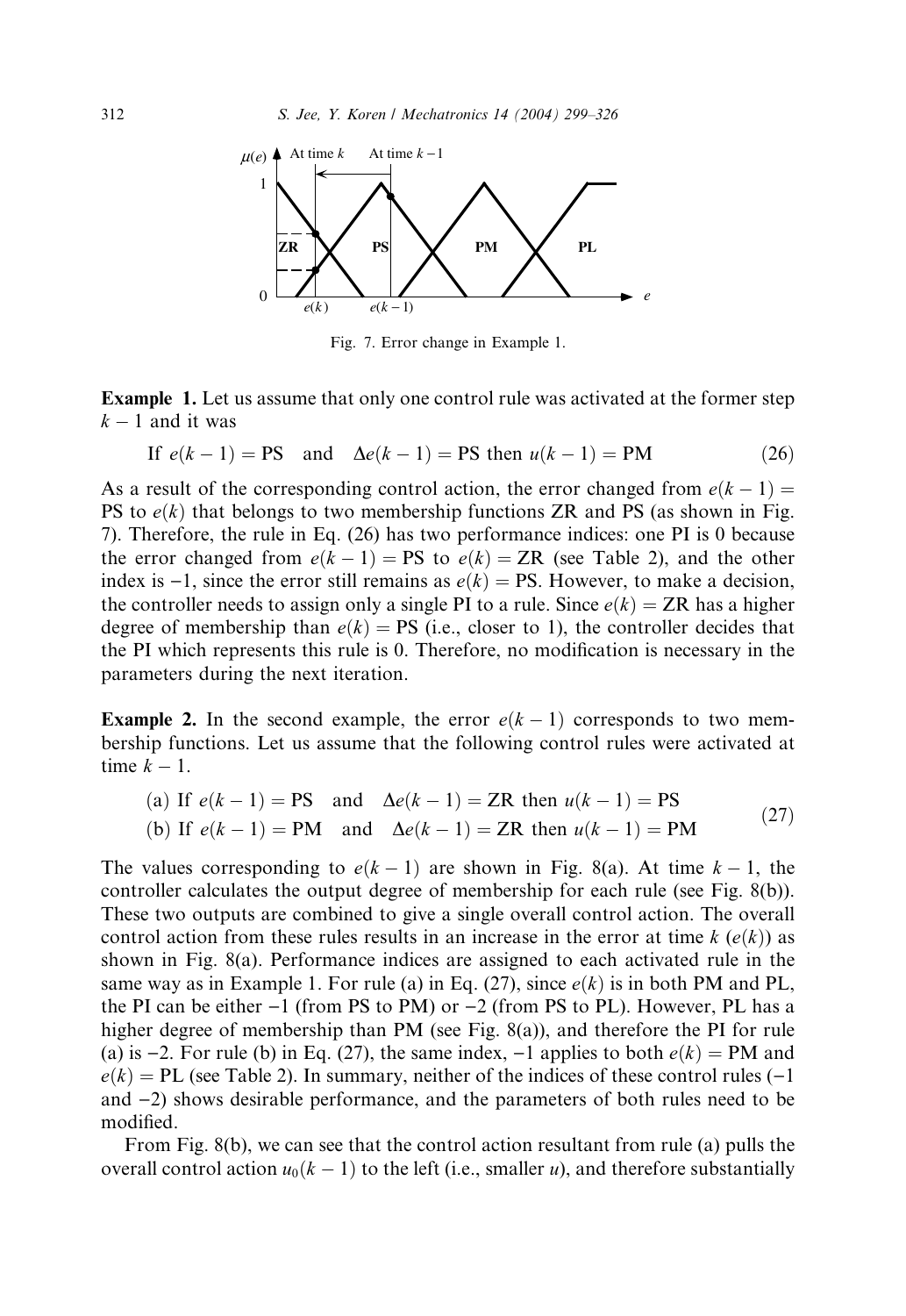

Fig. 8. Membership functions in Example 2: (a) error change; (b) fuzzy outputs.

deteriorates the overall control action (note that  $u_0(k-1)$ ) needed to be larger to reduce the error). Since this control rule (a) suggests an action that makes a negative contribution to the overall control action, namely making it smaller, the rule is negatively reinforced by making narrower the input fuzzy sets which participated in determining this control rule (i.e., narrower membership functions for  $e(k - 1) = PS$ and  $\Delta e(k - 1) = \mathbb{Z}R$ ). As for rule (b), as can be seen from Fig. 8(b), its control action is larger than the control action from rule (a), and accordingly larger than the overall control action. Therefore, the input membership functions which participate in rule (b) (i.e.,  $e(k-1) = PM$  and  $\Delta e(k-1) = ZR$ ) need to be modified so that the resulting control action PM can have a higher degree of membership, therefore making a bigger contribution to the overall control action, and consequently enabling a larger  $u_0$ . For this reason, both input membership functions (PM for  $e(k-1)$ ) and ZR for  $\Delta e(k - 1)$ ) become wider. For the fuzzy output singleton of each rule, we modify only such fuzzy output singletons that have a negative effect on the overall control action compared with other fuzzy output singletons activated together. Therefore, the fuzzy output singleton from rule (a) (i.e.,  $u(k - 1) = PS$ ) is shifted to the right to have a larger value of  $u$ , and the output singleton from rule (b) (i.e.,  $u(k - 1) = PM$ ) is not moved. To summarize the example, based on (i) the PI and (ii) the comparison between a single control action from an activated control rule and the overall control action, we can determine if a certain control rule suggests an action that makes a positive or negative contribution to the overall control action.

In general, the degree of modification (i.e., the magnitude of the movement of the left and right edges for the input membership functions, and of the shifting of the fuzzy output singletons) can be determined from the PI. In other words, if the PI for a control rule is  $\pm 1$ , the left and right edges for corresponding input membership functions are moved by 1 step, and the corresponding fuzzy output is also shifted by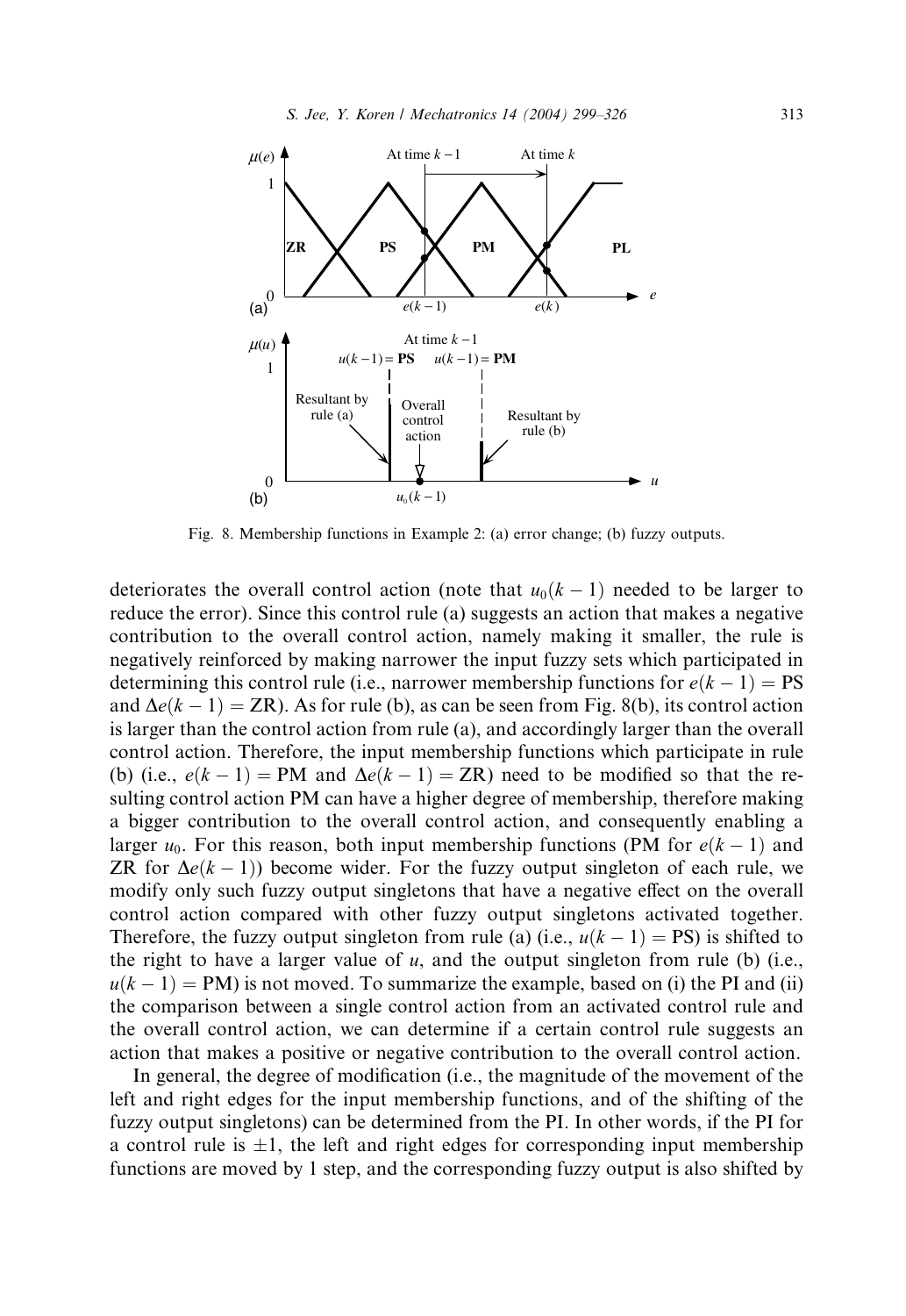1 step. If the PI is  $\pm 2$ , the above parameters are adjusted by 2 steps. If the PI is 0, no modification is needed.

The AFLC main algorithm is summarized in Appendix B. In the algorithm, the constants  $K_A$ ,  $K_B$  and  $K_C$  denote the magnitudes of adjustment steps for the membership functions of error and the change in the error, and for the fuzzy output singletons, respectively.

#### 4.3. Low-velocity friction compensation

In the adaptation algorithm, we have also included a part of an estimated friction model [1]. That is, we excluded the Coulomb friction component (which is constant with respect to velocity) of the friction model, and considered only the remainder of the model. In other words, only the nonlinear component of the friction model, due to the effect of start and negative viscous friction, was used for friction compensation. To avoid the contour errors due to the nonlinear friction effect, we have defined a low-velocity range (under 12mm/s on our machine) where the friction values are high with large start friction and negative viscous friction. For the low-velocity range, we defined the effect as a function of velocity  $V$  (in mm/s):

For the  $X$ -axis:

$$
u_d(V) = \begin{cases} 0.05V^2 - 1.16V + 6.54 & \text{for } 0 \le V < 12\\ -0.04V^2 - 1.00V - 6.43 & \text{for } -12 \le V < 0 \end{cases}
$$
 (28)

$$
u_d(V) = \begin{cases} 0.04V^2 - 1.12V + 7.23 & \text{for } 0 \le V < 12\\ -0.02V^2 - 0.68V - 5.04 & \text{for } -12 \le V < 0 \end{cases}
$$

We adjusted the output membership functions using a velocity signal in a feedforward manner. In other words,  $u_d$  is added to each fuzzy output singleton  $C_{ij}^c(k)$ , which is already adjusted by the proposed adaptation mechanism, as represented by

$$
C_{ij}^{\rm c}(k) = C_{ij}^{\rm c}(k) + u_d(V) \tag{29}
$$

This results in adding a compensation signal  $u_d$  to the overall control action  $u_0$ . Consequently, the fuzzy output membership functions are tuned according to the performance measure and the velocity.

As an extension of the above adjustment, we also added the following conditions into the algorithm to compensate for stiction. These conditions enable the compensation to be activated only while the system has an actual feedback and issues a control command.

If 
$$
(V \approx 0 \text{ and } |e(k)| \ge 2 \text{ BLUs})
$$
 then  $u_d = u_d$   
If  $(V \approx 0 \text{ and } |e(k)| < 2 \text{ BLUs})$  then  $u_d = 0$  (30)

A basic length-unit (BLU) is the resolution unit (0.01 mm in our case); in the region  $-1$  BLU  $\leq e \leq 1$  BLU the system is in open loop. The system has a feedback and may generate a motion command only when the absolute value of the error exceeds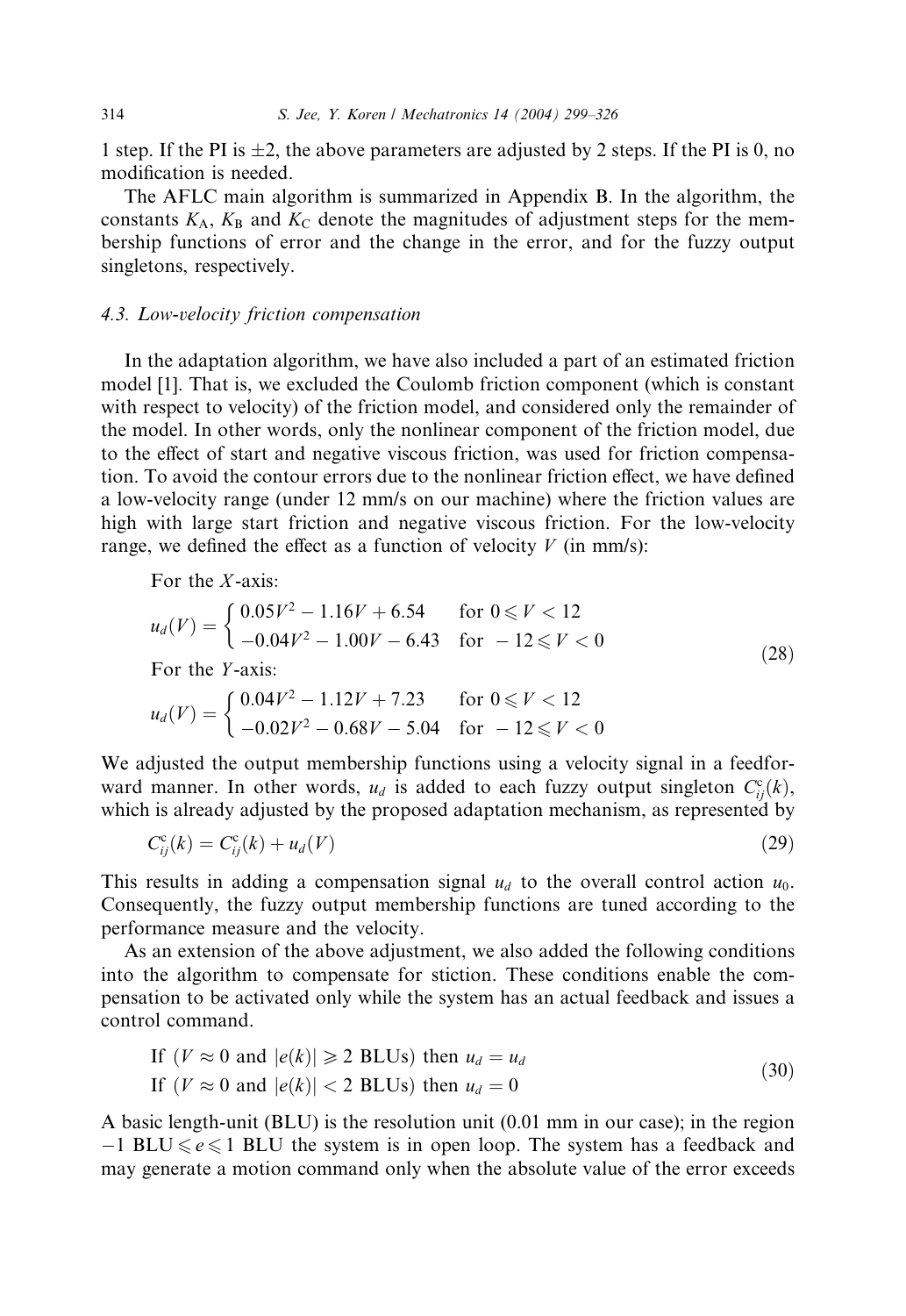1 BLU. Therefore, only a signal of  $|e| \geq 2$  BLUs shows that the control system issues a motion command.

## 5. Evaluation of adaptive fuzzy logic control

The objectives of this section are: (i) to compare the performance of the FLC and the AFLC, and (ii) to study the effect of adaptation on the AFLC performance. We performed both simulations and actual contour tracking experiments on a 3-hp CNC milling machine using the proposed FLC and AFLC algorithms. This machine is controlled by a general purpose computer (a 33 MHz 80486-based PC), thereby enabling us to implement various interpolation and control software. The control computer is interfaced with linear encoders and a digital-to-pulse width modulation (PWM) converter through a quadrature decoder board and a digital I/O board, respectively. The linear encoders are attached on each axis for the table position feedback to the controller, and the digital-to-PWM converter generates a corresponding 5-V PWM signal from an 8-bit digital control command for each axis. The 5-V PWM signal for each axis is amplified through a power amplifier on the machine and sent to each DC servo-motor. Fig. 9 shows a schematic diagram of the proposed



Fig. 9. Overall structure of the experimental testbed.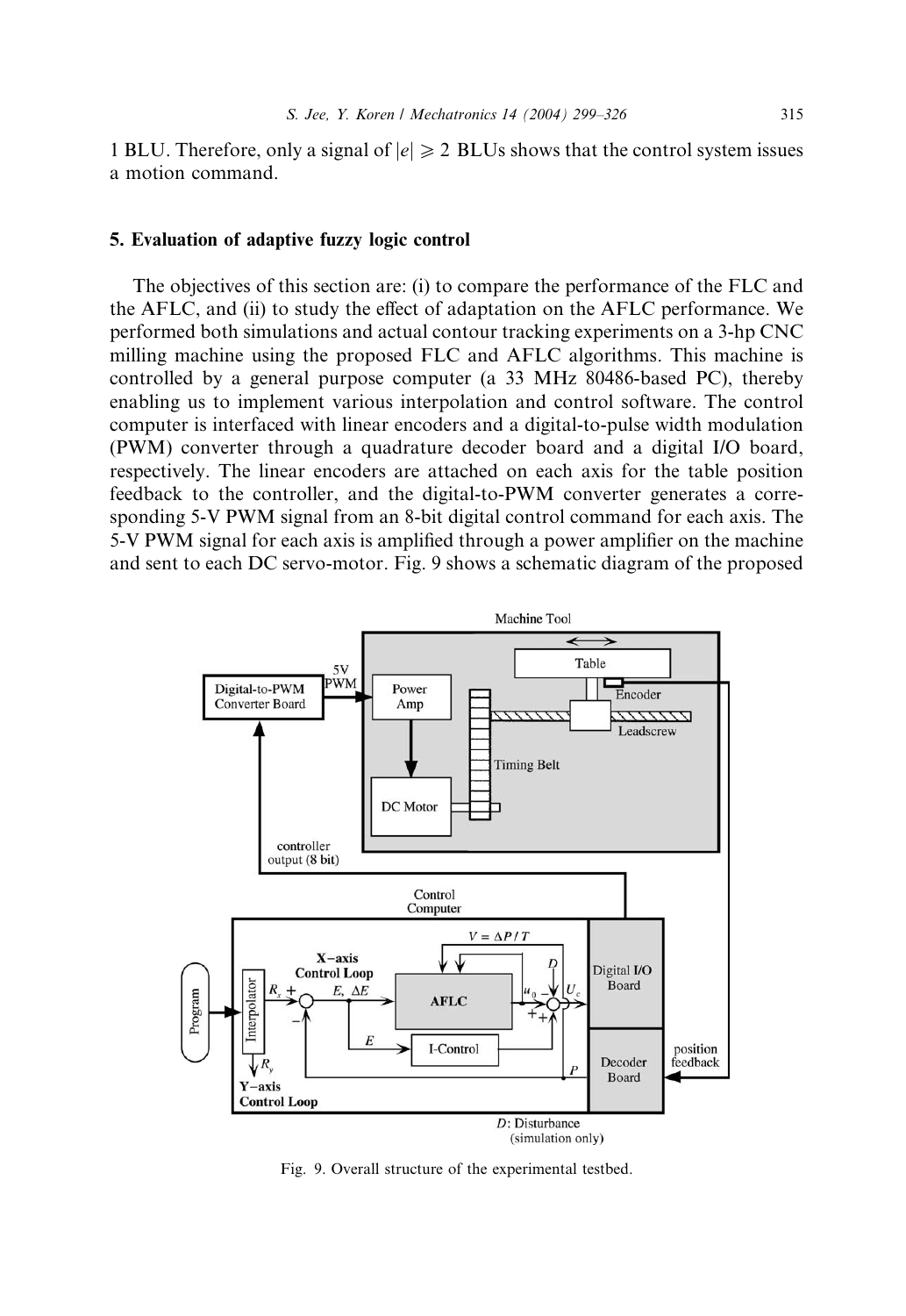control system for one axis. The controls were implemented for two axes. In Fig. 9, R is a position reference input. P is a position measurement from an encoder.  $V$  is a velocity feedback calculated from dividing a position increment  $\Delta P$  between two consecutive time steps by the controller sampling time  $T$  (10 ms in our system). In addition to the main AFLC algorithm, we combined an integral  $(I)$  control action to improve the steady-state tracking accuracy.  $U_c$  represents the combined control command to the motor. The AFLC, FLC and a conventional PID controllers were implemented on the milling machine.

In the proposed AFLC, the axial position error, the change in the error, the velocity feedback and the fuzzy controller output were used as inputs to the adaptation algorithm of the AFLC (see Fig. 9). The fuzzy input membership function boundaries (i.e., left and right edges) for the error were moved inward or outward by steps of 0.5 BLU (i.e.,  $K_A = 0.5$ ) while those for the change in the error were moved by steps of 0.125 BLU (i.e.,  $K_B = 0.125$ ) in proportion to the magnitude of the PI (see Appendix B). Likewise, for the fuzzy output membership functions, the singletons were shifted by one unit (i.e.,  $K<sub>C</sub> = 1$ ) of control command to the power amplifier. In addition, the singletons were also adjusted based on the estimation of friction effect [1] in the experiments. It should also be noted that in order to avoid unstable system behavior, we added constraints on the range of movement of the controller parameters based on the stability analysis in Section 3. That is, the parameters were adjusted only within the stable range derived from the stability analysis.

The initial parameter values for the membership functions in the fuzzy logic controller were set to be the same for both the conventional FLC (without the adaptation mechanism) and the AFLC, and they were intentionally not well-tuned. We used the same initial parameter values for input membership functions in both simulations and experiments.

#### 5.1. Simulation analyses

In order to investigate the effect of our adaptation mechanism, we performed simulations of the AFLC and the FLC under the same conditions. To make the simulation more realistic, we estimated friction values on the real machine [1] and added these values to the simulated machine as a disturbance to the system.

## 5.1.1. Effect of adaptation

Fig. 10 shows the simulation results when the machine performs a counterclockwise circular motion with a radius of 40 mm, and a feedrate of 0.754 m/min. To investigate the pure effect of the proposed adaptation mechanism, we set the integral control gain to zero in this simulation. One full circular motion (namely, one cycle) takes 20 s. During this period, the AFLC adjusts itself to the environment and selftunes the controller parameters. If another circle is needed, the performance would be better. In order to show the effect of adaptation, we simulated a motion of three successive circles. In Fig. 10(a), the *axial position errors* during the first three cycles  $(i.e., from 0 to 60 s)$  in the X-direction are presented; a similar result was obtained for the Y -direction. At time 0, both the AFLC and the FLC have the same values for the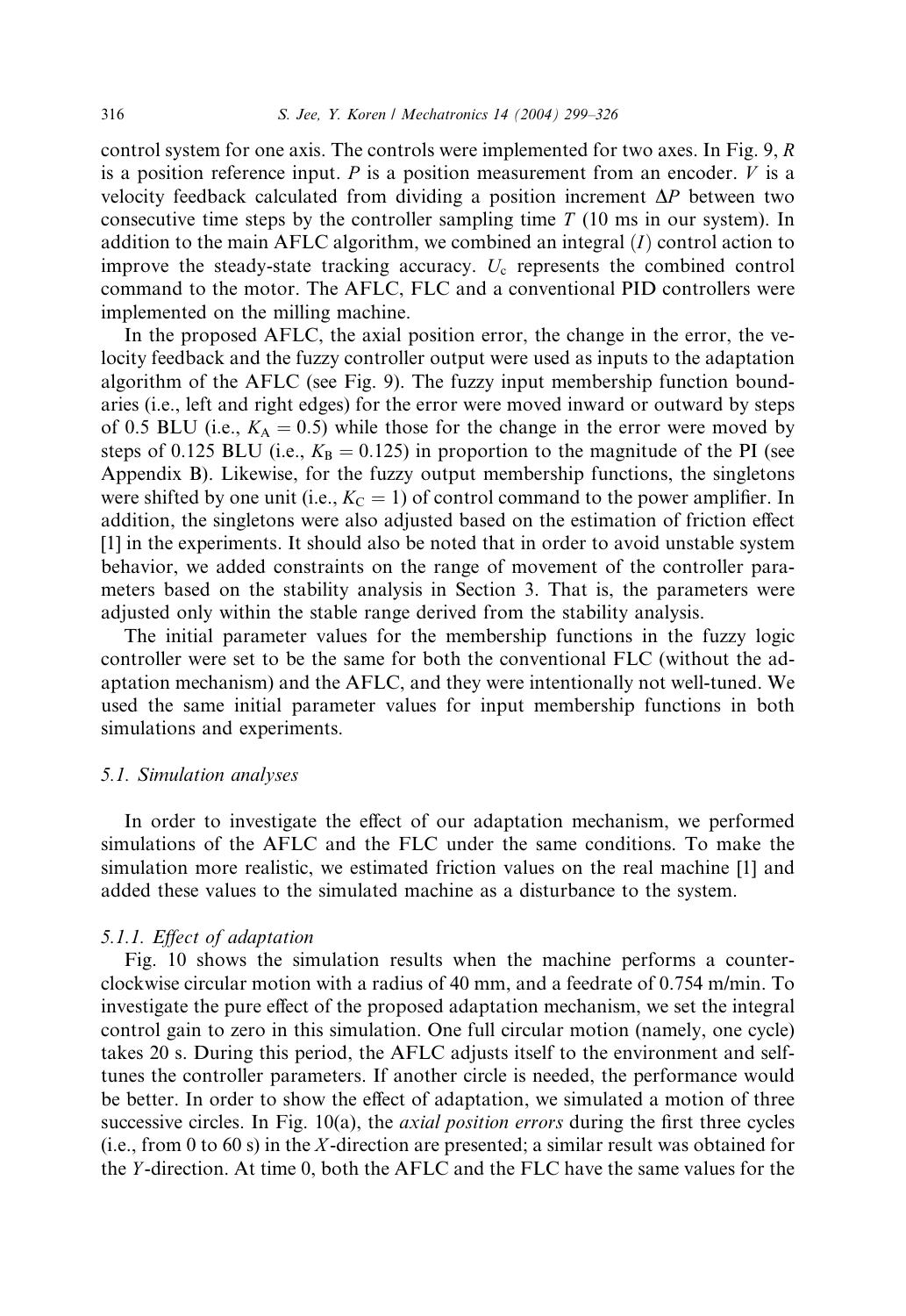

Fig. 10. Simulation comparison of (a) axial position errors and (b) contour errors for a circular contour  $(radius = 40 mm; feedrate = 0.754 m/min).$ 

controller parameters. With the AFLC, the error was reduced as the motion cycle advanced, and the root mean square (RMS) error was reduced from 9.6 BLUs during the first cycle to 5.6 BLUs at the third cycle (i.e., from 40 to 60 s). Note that for the regular FLC the RMS error remained almost the same (approximately 16.2 BLUs). This shows the effect of adaptation in the AFLC algorithm.

A comparison of the *contour errors* shows that the adaptation mechanism effectively reduced the contour error after 15 s (corresponding to a three-quarter circle during the first cycle). In Fig. 10(b) we have compared the contour errors for the three cycles, and a big difference may be seen in the performance of the two controllers. In conclusion, with the adaptation mechanism, the RMS contour error is reduced after the first cycle and stays at a level lower by a factor of 4 compared to the contour error obtained with the conventional FLC. When we continued to operate with the tuned parameters, the contour error remained at the same magnitude as in the third cycle.

In Fig. 11, we have represented the simulation results for a straight line motion where the feedrate was 0.6 m/min and the trajectory had an angle of  $26.6^{\circ}$  with the



Fig. 11. Simulation comparison of (a) axial position errors and (b) contour errors for a linear contour (feedrate  $= 0.6$  m/min).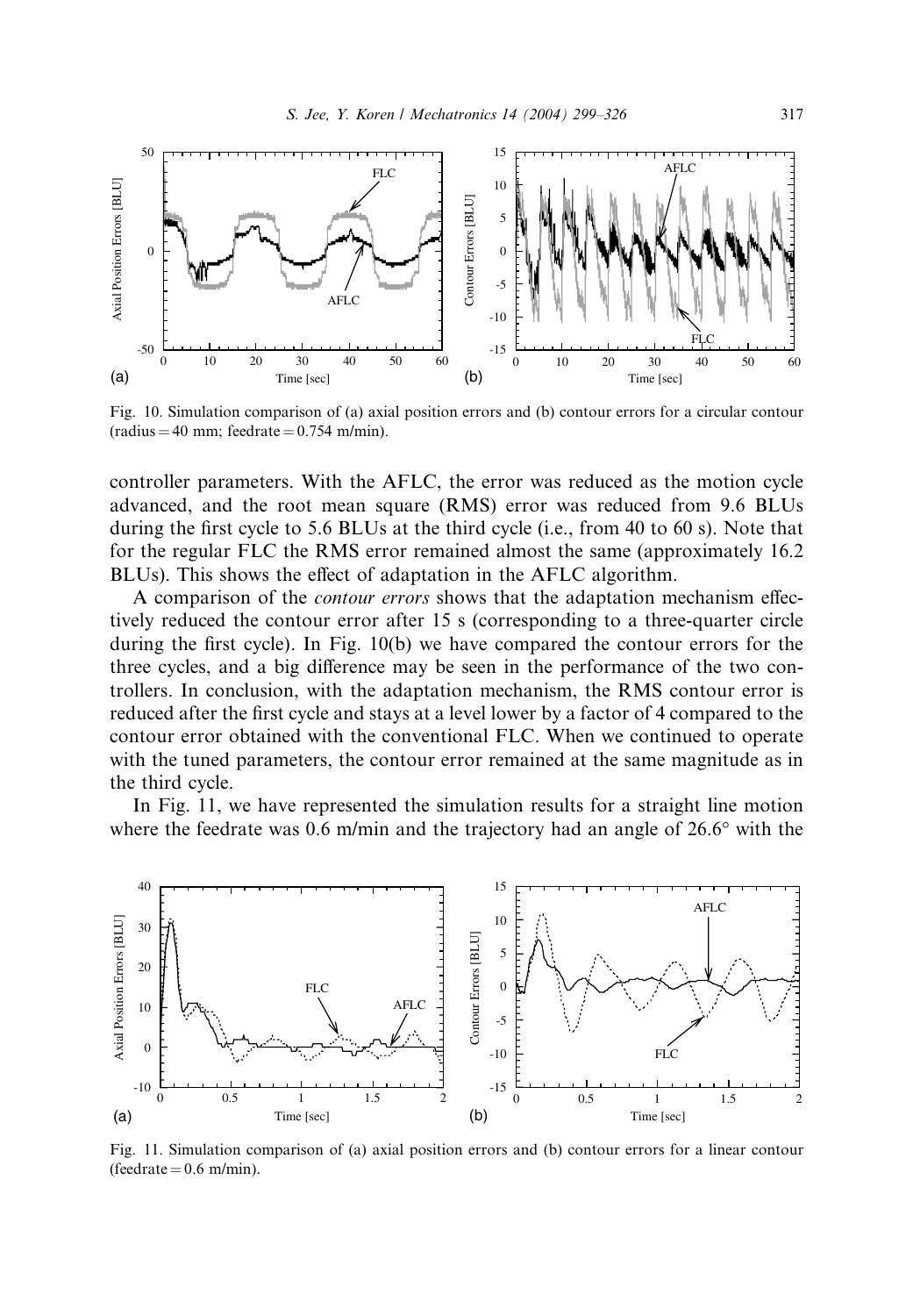X-axis. In this simulation, the integral control gain was set to 8.0 after the AFLC was designed. This gain was adequately chosen to eliminate the steady-state position error and to reduce the maximum contour error caused by friction disturbances, but in such a way that it does not deteriorate system stability. With the FLC the axial position error did not converge, but with the AFLC the error converged to zero steady-state error. The difference between the FLC and the AFLC is even more impressive when observing the contour error. With the FLC the contour error continues to oscillate at an amplitude of  $\pm$ 5 BLUs, whereas the contour error was reduced to almost zero with the AFLC. Note that an error amplitude of  $\pm 1.5$  BLUs is the best that a controller can achieve.

#### 5.1.2. Friction disturbance rejection

In order to have a baseline for the investigation of the effect of friction disturbances on the AFLC, we simulated the AFLC for a different circular contour (with a radius of 20 mm and a lower feedrate of 0.377 m/min to increase the effect of friction disturbances), with and without the disturbances in the simulator program. We compared the contour errors of both cases in Fig. 12(a) after the controller parameters were tuned respectively for each case. With the disturbances, the RMS contour error increased slightly from 1.1 to 1.5 BLUs with the disturbances. This difference, however, is much smaller, compared with the contour error increase when using a conventional PID controller in the presence of friction disturbances: we also performed the simulation with the PID controller under the same conditions as above and depicted the results in Fig. 12(b). The controller gains were derived based on the pole placement method, and they were tuned to provide a fast response while guaranteeing small overshoot. The proportional, integral and derivative gains were 1.5, 8.1 and 0.1, respectively. Without the disturbances, the PID controller also shows good contouring accuracy with an RMS contour error of 1.5 BLUs. The RMS contour error with the disturbances, however, increased to 3.4 BLUs, and the maximum contour error due to stiction repeated at every 90° was considerable and up to 15.6 BLUs. The conclusion is that the proposed AFLC has an excellent disturbance rejection performance.



Fig. 12. Simulation comparison of contour errors with and without the friction disturbances: (a) proposed AFLC; (b) PID control.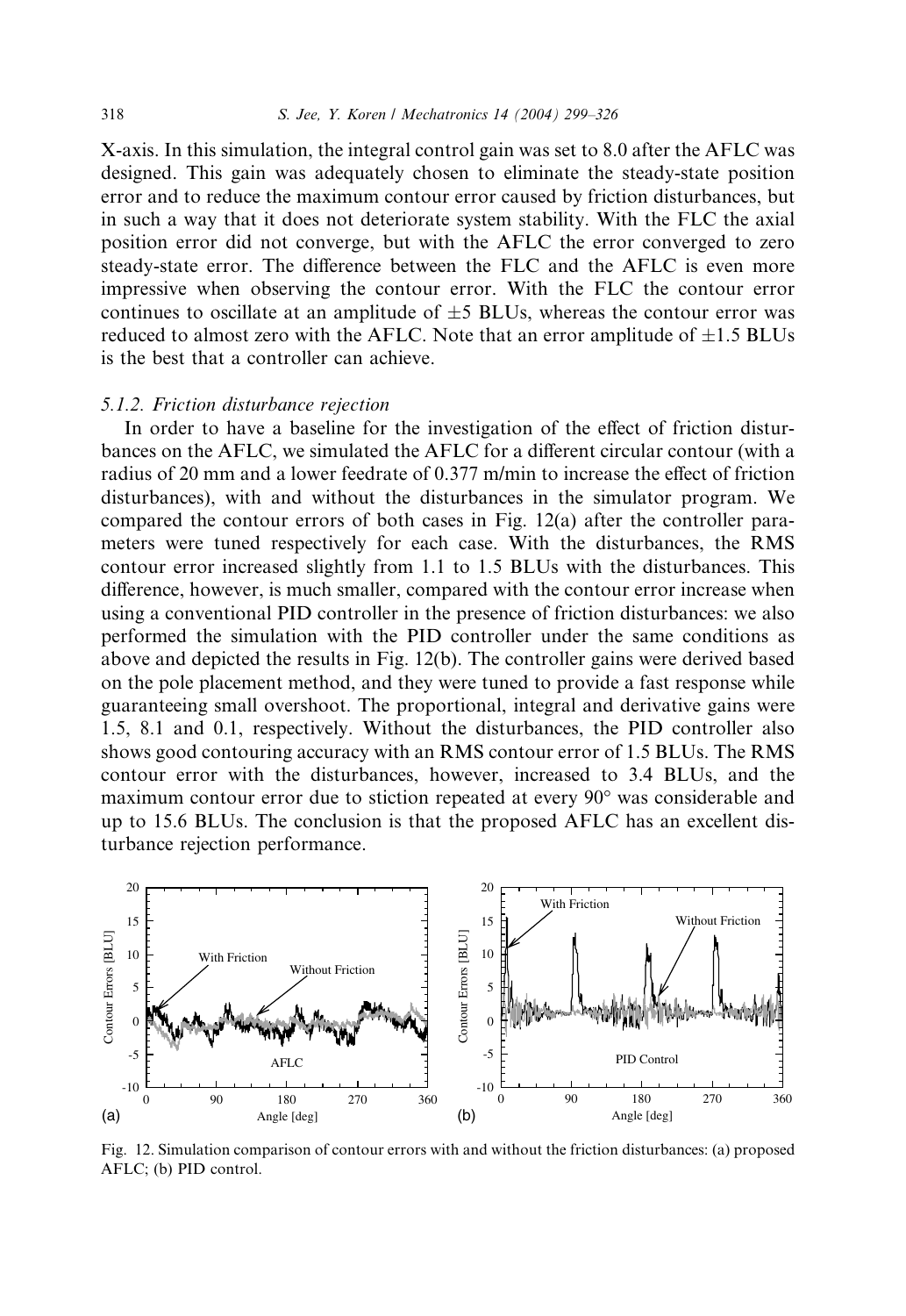#### 5.2. Experimental tests

In the experimental system, in addition to the adaptation strategy as in the simulation analyses, we have also included a low-velocity friction compensation strategy as mentioned in Section 4. Therefore, for the fuzzy output singletons, in addition to adjusting them based on performance, we have also adjusted them according to the estimation of the friction effect.

In order to investigate the effect of our adaptation method, we implemented the AFLC and the FLC and compared their contour errors. Some typical results are shown in Figs. 13 and 14, where the machine moves along a linear contour  $y = 10x$ with a feedrate of 0.8 m/min (Fig. 13) and a circular contour with a radius of 40 mm and a feedrate of  $0.754$  m/min (Fig. 14). In Fig. 14(a) and (b), we compared the



Fig. 13. Experimental comparison of linear contour errors (feedrate  $= 0.8$  m/min).



Fig. 14. Experimental comparison of circular contour errors (feedrate  $= 0.754$  m/min): (a) first cycle; (b) third cycle.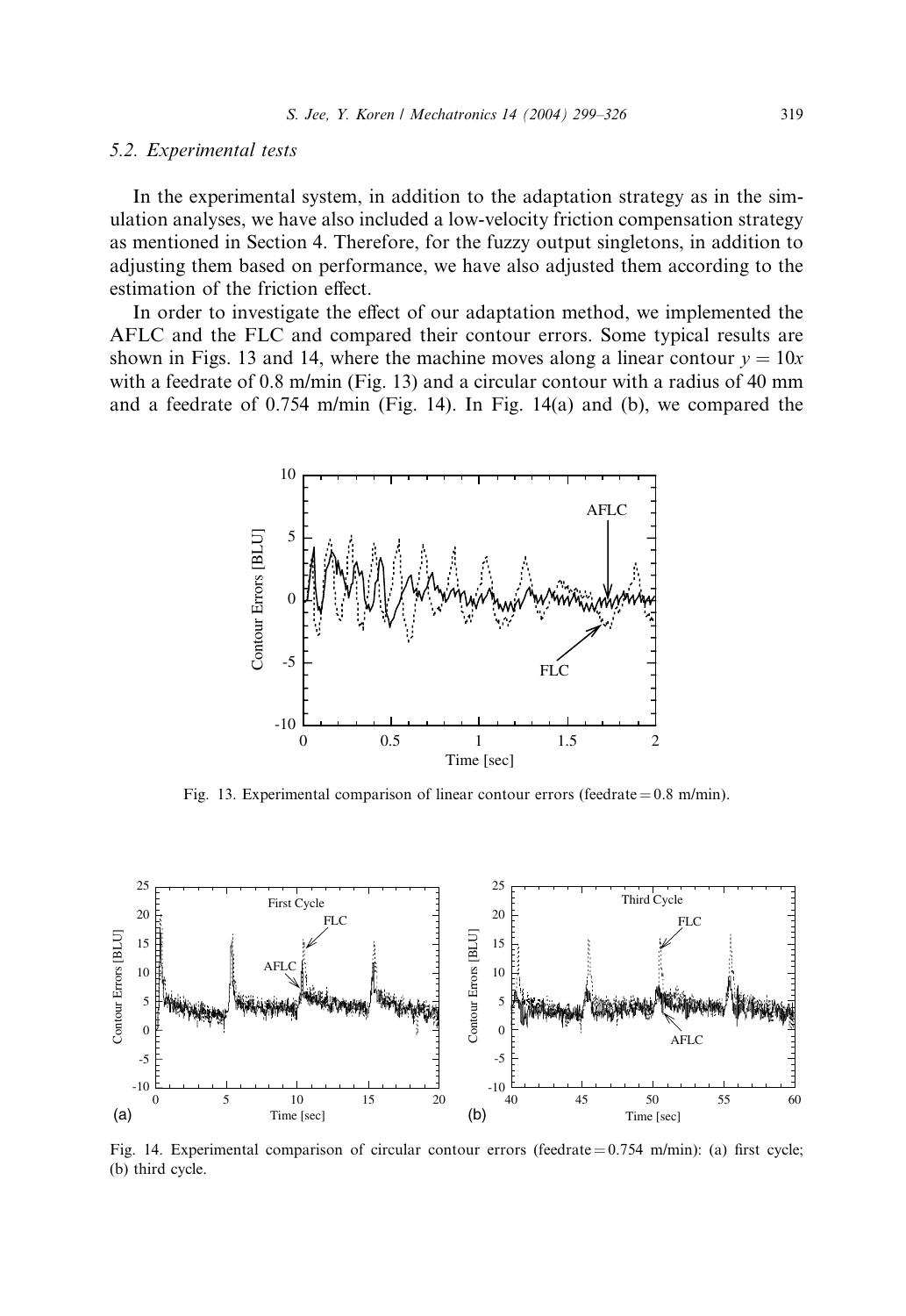| Membership functions for e          | Left edge      | Center         | Right edge |
|-------------------------------------|----------------|----------------|------------|
| $\rm NL$                            | $-\infty$      | $-21$          | $-16$      |
| NM                                  | $-19$          | $-14$          | $-9$       |
| <b>NS</b>                           | $-12$          | $-7$           | $-2$       |
| ZR                                  | $-5$           | $\mathbf{0}$   | 5          |
| <b>PS</b>                           | $\overline{2}$ | $\overline{7}$ | 12         |
| PM                                  | 9              | 14             | 19         |
| PL                                  | 16             | 21             | $\infty$   |
| Membership functions for $\Delta e$ |                |                |            |
| NL                                  | $-\infty$      | $-4.5$         | $-3.5$     |
| NM                                  | $-4.0$         | $-3.0$         | $-2.0$     |
| <b>NS</b>                           | $-2.5$         | $-1.5$         | $-0.5$     |
| ZR                                  | $-1.0$         | 0.0            | 1.0        |
| <b>PS</b>                           | 0.5            | 1.5            | 2.5        |
| PM                                  | 2.0            | 3.0            | 4.0        |
| PL                                  | 3.5            | 4.5            | $\infty$   |
| Membership functions for $u$        | Centroid       |                |            |
| NL                                  | $-32$          |                |            |
| NM                                  | $-16$          |                |            |
| <b>NS</b>                           | $-8$           |                |            |
| ZR                                  | $\mathbf{0}$   |                |            |
| PS                                  | 8              |                |            |
| PM                                  | 16             |                |            |
| PL                                  | 32             |                |            |

Table 3 Initial parameter values for the membership functions

contour errors for the first and third cycles, respectively. The parameter values for the membership functions in the FLC, which were the initial parameter values for the AFLC, are listed in Table 3.

As can be seen from the figures, the adaptation mechanism substantially reduces the oscillations in the contour errors that occur with the regular FLC. The RMS value of contour errors of the above experiments is reduced by a factor of 2as seen in Table 4. For the straight line motion, if we compare the RMS contour errors after 1 s, the error is reduced from 1.5 BLUs (with the FLC) to 0.4 BLU (with the AFLC). For the circular motion, the maximum contour error at every  $90^{\circ}$  is reduced from 14.3 to 6.4 BLUs. With the proposed AFLC, there exists some degree of oscillation in the contour errors. Although any chattering effect was not perceived during the experiments, the oscillation needs to be reduced for better surface

Table 4 Comparison of the RMS contour errors (unit: 10 um)

| Contour       | AFLC         | <b>FLC</b>     |
|---------------|--------------|----------------|
| Straight line | 0.9          | $\mathbf{1}$ . |
| Circle        | $\alpha$<br> | 4.0            |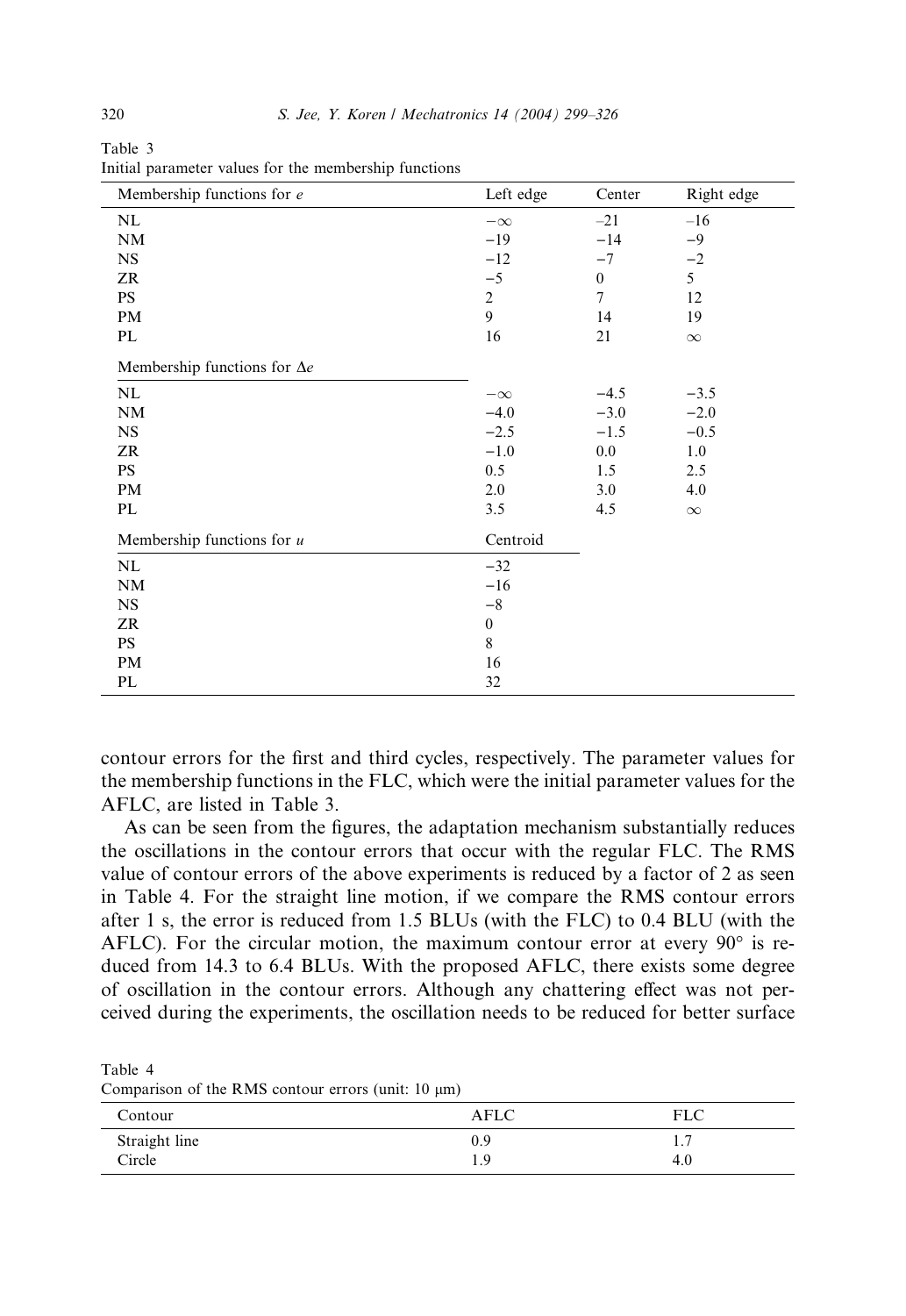finish. The oscillation can be reduced by increasing the number of input and output membership functions resulting in increased number of control rules which renders finer control actions. Alternatively, the reduction of the oscillation can be achieved efficiently by dynamically changing the range of input and output membership functions through adjusting scaling factors designated to the control inputs and output. This strategy of ''dynamic hedging'' can adjust the input and output range such that all predefined control rules are activated at any operating range, resulting in finer control actions.

In order to examine the performance of the proposed adaptation method under cutting force disturbances, we also conducted actual machining tests with the AFLC. Fig. 15 shows a typical experimental result under end milling (slotting) with an aluminum workpiece. The radius of the desired circular contour was 20 mm and the feedrate was 0.3 m/min. Depth and width of cut were 2and 10 mm, respectively, and spindle speed was 1600 rpm. Even under the actual cutting conditions, as the cycle advanced, the controller parameters were automatically tuned by the proposed adaptation mechanism, resulting in reduction of the contour errors. In Fig. 15, we depicted the contour errors for the first cycle  $(Fig. 15(a))$  and the third cycle  $(Fig. 15(a))$ 15(b)). As seen from the figures, the maximum contour error was reduced approximately by a factor of 2 with the aid of the adaptation method.

In Fig. 16, we compared the contour errors of the AFLC (with tuned parameters through the proposed adaptation mechanism) with those of a well-tuned conventional PID controller for producing circular and linear contours, respectively. The PID controller gains were identical to those in the simulation. For circular motions, all our experiments show that the contour tracking performance of the AFLC is far better than that of the PID controller. For example, for the circular motion in Fig. 16, with the AFLC the RMS contour error was reduced by a factor of 2.6 compared to the PID controller, and the maximum error was reduced by a factor of 2.9. For straight line motions, the steady-state contour errors are not significantly different, but the initial contour errors of the PID controller due to friction are reduced considerably by the AFLC (by a factor of 3 in Fig. 16(b)). Therefore, if a contour has many short segments, the improvement achieved by the AFLC will be significant.



Fig. 15. Experimental contour errors for circular slot milling: (a) first cycle; (b) third cycle.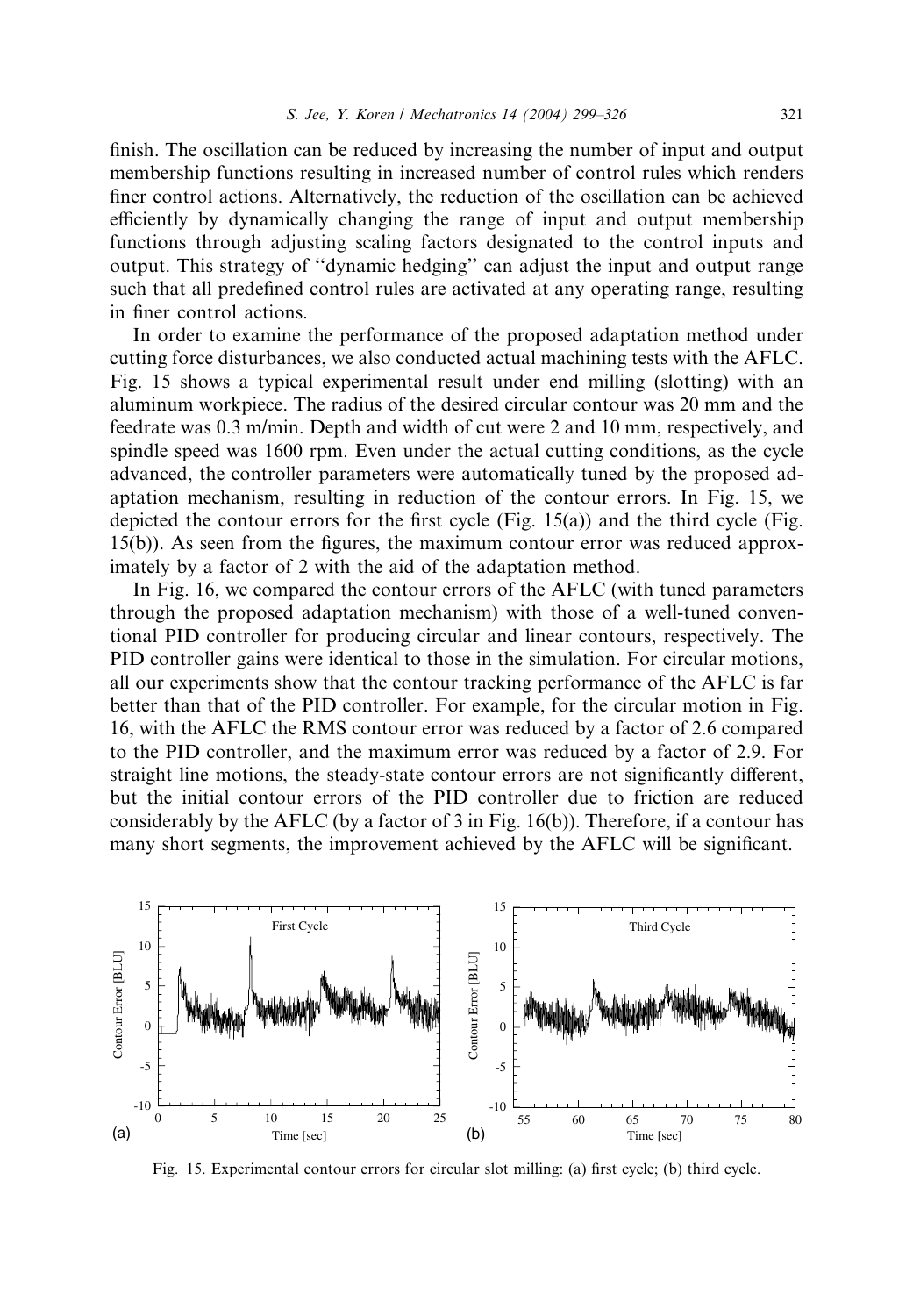

Fig. 16. Experimental comparison of contour errors: (a) circular motion; (b) linear motion.

## 6. Conclusions

To achieve good contouring accuracy in the presence of disturbances, such as cutting forces or friction in the feed drives of machine tools, we have developed an AFLC. The parameters for both input and output membership functions of this AFLC are tuned in real time, within a stable range, based on the performance of each control rule. In our method, this performance is checked in real time. The computation time for each axis is approximately 0.4 ms at every sampling interval (with a 33 MHz 80486-based PC), whereas 0.3 ms is required for the conventional FLC. Therefore, it appears that the additional computation load is small and the AFLC can be applied to multi-axis machines.

Through simulations and experiments we have demonstrated that the proposed AFLC can effectively adjust the controller parameters, and substantially improve the contouring accuracy compared with a conventional FLC. We have also shown that the proposed controller is robust for friction disturbances and considerably reduces the contour errors due to the disturbances. This indicates that the proposed AFLC can be a good alternative of conventional controllers, such as a PID controller, in machine tool systems especially where friction is a serious problem in the feed drives.

## Appendix A. Clarification of the proposed control rules

To clarify the proposed control rules, we compared the performance of the rule base with that of two other rule bases shown in Tables 5 and 6, respectively. Table 5 shows a linear control rule base except the saturation in the controller output states. Table 6 is the classical rule base suggested by MacVicar-Whelan [16]. The differences in the three rule bases, if the controller outputs are divided into two parts (see Section 3 for details), can be considered that they have different nonlinear derivative gains while having the same nonlinear proportional gains. The different derivative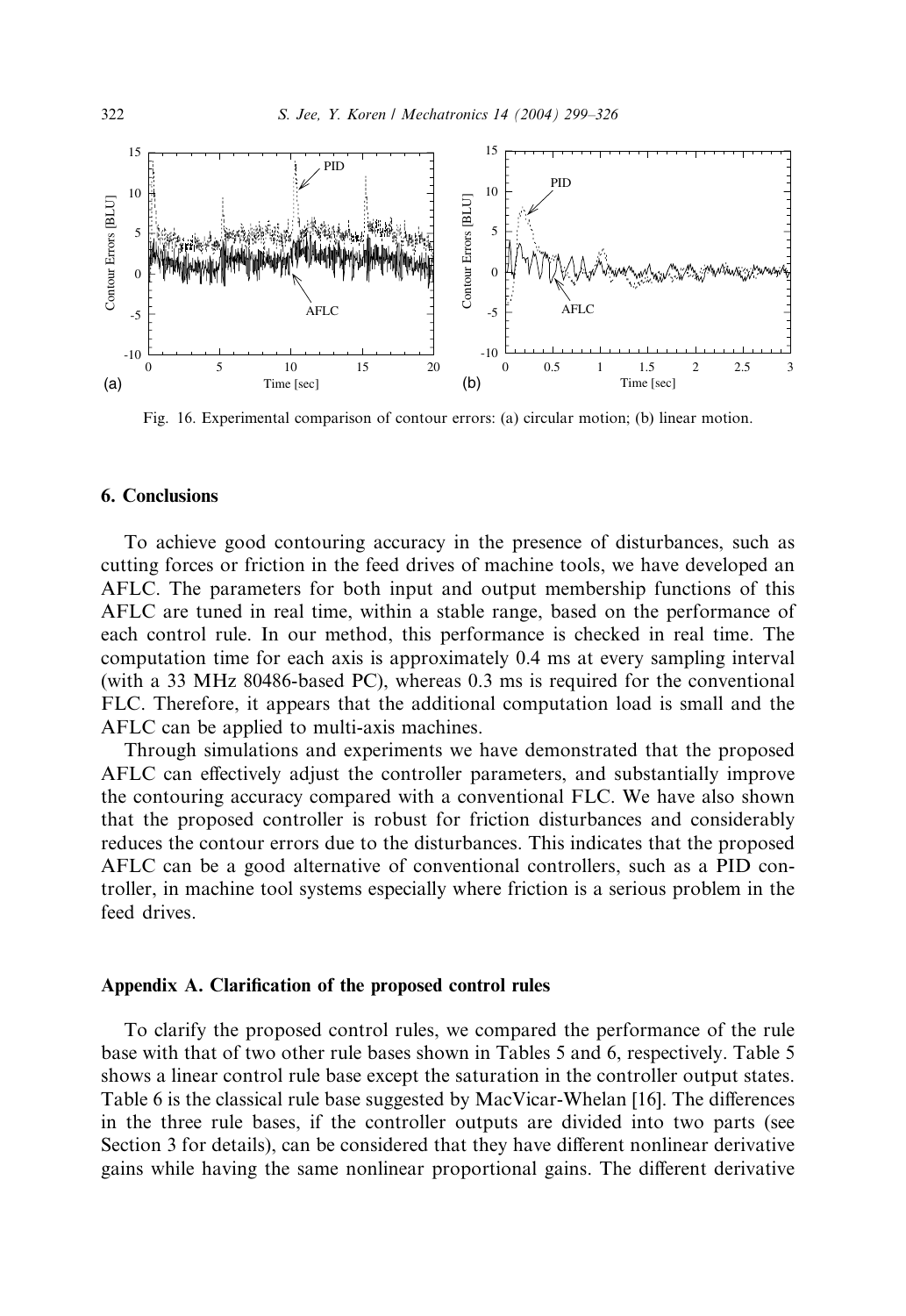| Table 5      |  |
|--------------|--|
| Rule base II |  |

| Control    | Actions | If $\Delta e \in$ |           |           |           |           |           |           |
|------------|---------|-------------------|-----------|-----------|-----------|-----------|-----------|-----------|
|            |         | NL                | NM        | <b>NS</b> | ZR.       | PS        | PM        | PL        |
| If $e \in$ | NL      | NL                | NL        | NL        | NL        | NM        | <b>NS</b> | ZR        |
|            | NM      | NL                | NL        | NL        | NM        | <b>NS</b> | ZR        | PS        |
|            | NS      | NL                | NL        | NM        | <b>NS</b> | ZR        | <b>PS</b> | <b>PM</b> |
|            | ZR      | NL                | NM        | <b>NS</b> | ZR        | PS        | PM        | PL        |
|            | PS      | NM                | <b>NS</b> | ZR        | PS        | PM        | PL        | PL        |
|            | PM      | NS                | ZR        | PS        | <b>PM</b> | PL        | PL        | PL        |
|            | PL      | ZR                | PS        | PM        | PL        | PL        | PL        | PL        |

Table 6 Rule base III

| Control    | Actions | If $\Delta e \in$ |    |           |           |           |           |           |
|------------|---------|-------------------|----|-----------|-----------|-----------|-----------|-----------|
|            |         | NL                | NM | <b>NS</b> | ZR        | PS        | PM        | PL        |
| If $e \in$ | NL      | NL                | NL | NL        | NL        | NM        | <b>NS</b> | ZR        |
|            | NM      | NL                | NL | <b>NM</b> | NM        | <b>NS</b> | ZR        | PS        |
|            | NS      | NL                | NM | <b>NS</b> | <b>NS</b> | ZR        | PS        | <b>PM</b> |
|            | ZR      | NΜ                | NM | <b>NS</b> | ZR        | PS        | PM        | PM        |
|            | PS      | NΜ                | NS | ZR        | PS        | PS        | PM        | PL        |
|            | PM      | NS                | ZR | PS        | <b>PM</b> | <b>PM</b> | PL        | PL        |
|            | PL      | ZR                | PS | PM        | PL.       | PL        | PL        | PL        |

gains are depicted in Fig. 17, where  $E_i$  (i = 0, 1, 2, 3) represent the centroids of the ZR, PS, PM and PL membership functions for the error, respectively. Since the rule bases are skew-symmetric (i.e.,  $C_{ji} = -C_{ij}$ ), the derivative gains are shown only for the positive range of errors. From the figure, it can be seen that overall the rule base in Table 1 has relatively lower derivative gains than the other rule bases and that the rule base in Table 6 has intermediate gains. Step responses for the rule bases are compared in Fig. 18, which shows that the rule base I outperforms the other rule bases. In addition, it appears that the rule base III gives slightly worse performance than the rule base II because the derivative gains of the rule base III are excessively low (i.e., zero) specially in the range where the error is PS or PM and the error change is PS.

#### Appendix B. AFLC algorithm

If a control rule activated at the former time step  $k - 1$  was

"If  $e(k-1) = A_i(k-1)$  and  $\Delta e(k-1) = B_j(k-1)$  then  $u(k-1) = C_{ij}(k-1)$ " and if the resulting PI for this rule is  $p(k)$ , then: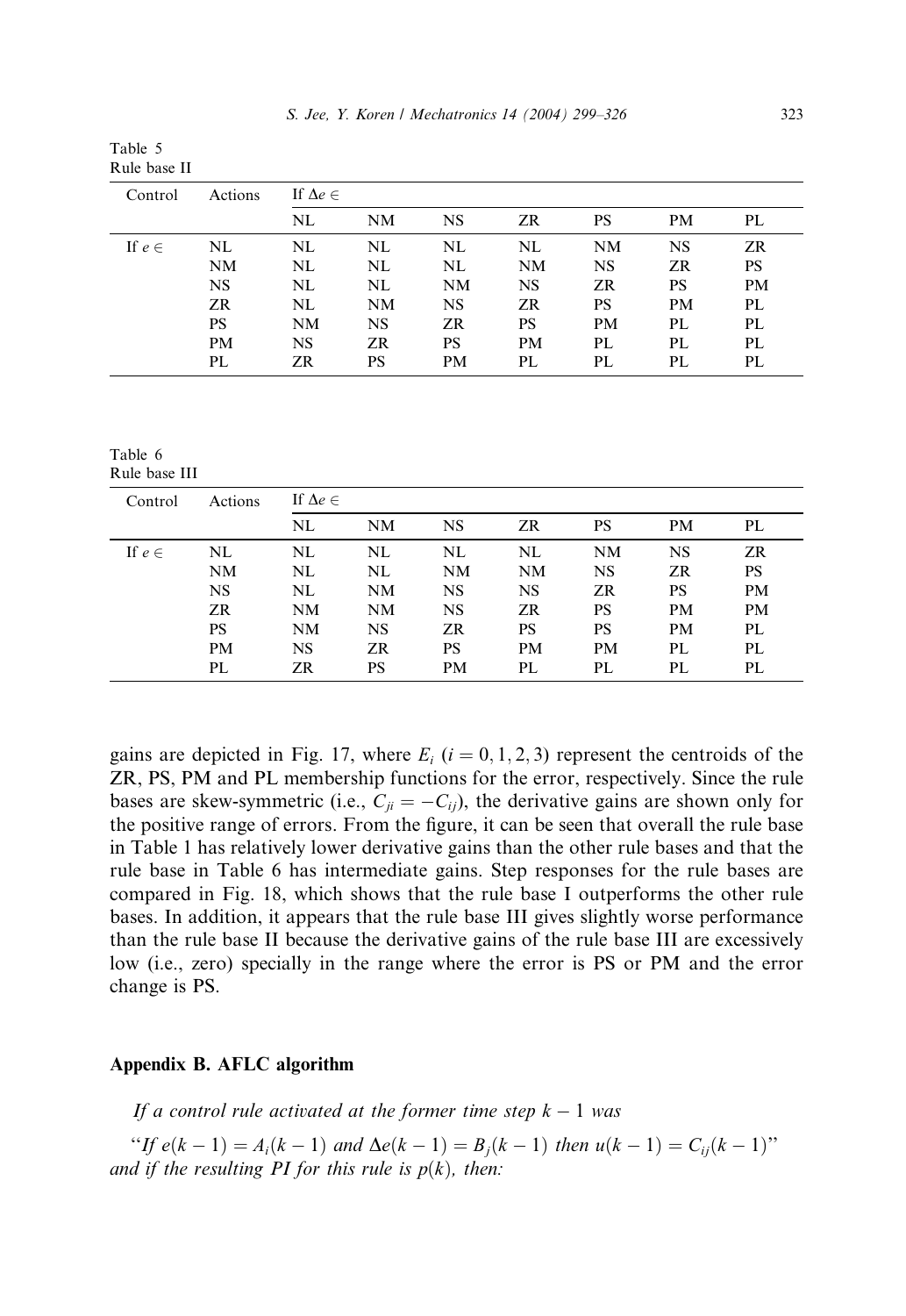

Fig. 17. Derivative gains for the rule bases: (a) Table 1; (b) Table 5; (c) Table 6.

(I) if  $e(k - 1) > 0$  and  $p(k) > 0$ , then if  $C_{ij}(k-1) \ge u_0(k-1)$  (overall control action from all of the activated rules), then  $A_i^1(k) = A_i^1(k-1) + K_A p(k);$   $A_i^r(k) = A_i^r(k-1) - K_A p(k)$  $B_j^{\rm l}(k) = B_j^{\rm l}(k-1) + K_{\rm B}p(k); \quad B_j^{\rm r}(k) = B_j^{\rm r}(k-1) - K_{\rm B}p(k)$  $\check{C}_{ij}^{\rm c}(k) = \check{C}_{ij}^{\rm c}(k-1) - K_{\rm C}p(k)$ else  $A_i^1(k) = A_i^1(k-1) - K_A p(k);$   $A_i^r(k) = A_i^r(k-1) + K_A p(k)$  $B_j^{\rm l}(k) = B_j^{\rm l}(k-1) - K_{\rm B}p(k); \quad B_j^{\rm r}(k) = B_j^{\rm r}(k-1) + K_{\rm B}p(k)$  $\check{C}_{ij}^{\rm c}(k) = \check{C}_{ij}^{\rm c}(k-1)$ (II) if  $e(k-1) > 0$  and  $p(k) < 0$ , then if  $C_{ii}(k-1) > u_0(k-1)$ , then  $A_i^1(k) = A_i^1(k-1) + K_A p(k);$   $A_i^r(k) = A_i^r(k-1) - K_A p(k)$ 

 $1$  Indicates that the control action from this rule played a role in making the overall control action larger and consequently changed a positive error at the former time step excessively to a negative error. Therefore, the corresponding (positive) output singleton is shifted to the left to make it smaller and the corresponding input membership functions are contracted.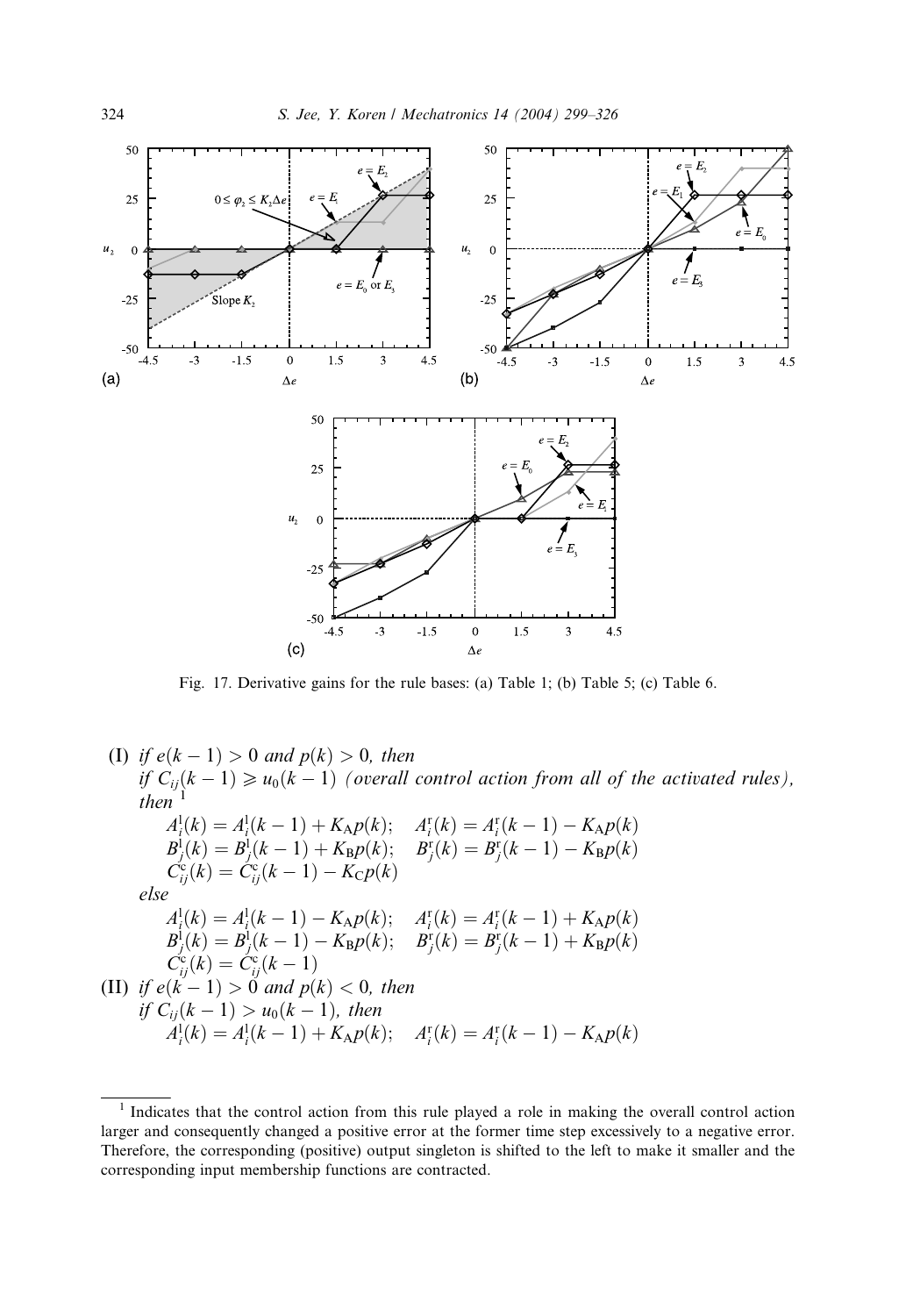

Fig. 18. Comparison of step responses for different rule bases.

$$
B_j^1(k) = B_j^1(k-1) + K_B p(k); \t B_j^r(k) = B_j^r(k-1) - K_B p(k)
$$
  
\n
$$
C_{ij}^c(k) = C_{ij}^c(k-1)
$$
  
\nelse  
\n
$$
A_i^1(k) = A_i^1(k-1) - K_A p(k); \t A_i^r(k) = A_i^r(k-1) + K_A p(k)
$$
  
\n
$$
B_j^1(k) = B_j^1(k-1) - K_B p(k); \t B_j^r(k) = B_j^r(k-1) + K_B p(k)
$$
  
\n
$$
C_{ij}^r(k) = C_{ij}^c(k-1) - K_C p(k)
$$
  
\n(III) if  $e(k-1) < 0$  and  $p(k) > 0$ , then  
\nif  $C_{ij}(k-1) > u_0(k-1)$ , then  
\n
$$
A_i^1(k) = A_i^1(k-1) - K_A p(k); \t A_i^r(k) = A_i^r(k-1) + K_A p(k)
$$
  
\n
$$
B_j^1(k) = B_j^1(k-1) - K_B p(k); \t B_j^r(k) = B_j^r(k-1) + K_B p(k)
$$
  
\n
$$
C_{ij}^r(k) = C_{ij}^c(k-1)
$$
  
\nelse  
\n
$$
A_i^1(k) = A_i^1(k-1) + K_A p(k); \t A_i^r(k) = A_i^r(k-1) - K_A p(k)
$$
  
\n
$$
B_j^1(k) = B_j^1(k-1) + K_C p(k)
$$
  
\n(IV) if  $e(k-1) < 0$  and  $p(k) < 0$ , then  
\nif  $C_{ij}(k) = C_{ij}^c(k-1) - K_A p(k); \t B_j^r(k) = B_j^r(k-1) + K_A p(k)$   
\n
$$
B_j^1(k) = B_j^1(k-1) - K_A p(k); \t B_j^r(k) = B_j^r(k-1) + K_A p(k)
$$
  
\n
$$
B_j^r(k) = B_j^r(k-1) + K_C p(k); \t B_j^r(k) = B_j^r(k-1) + K_B p(k)
$$
  
\nelse  
\n
$$
A_i^1(k) = A_i^1(k-1) + K_A p(k); \t B_j^r(k) = B_j^r
$$

## References

[1] Jee S, Koren Y. Friction compensation in feed drive systems using an adaptive fuzzy logic control. In: Proceedings of the ASME Dynamic Systems and Control, vol. 2. Chicago, USA; 1994. p. 885–93.